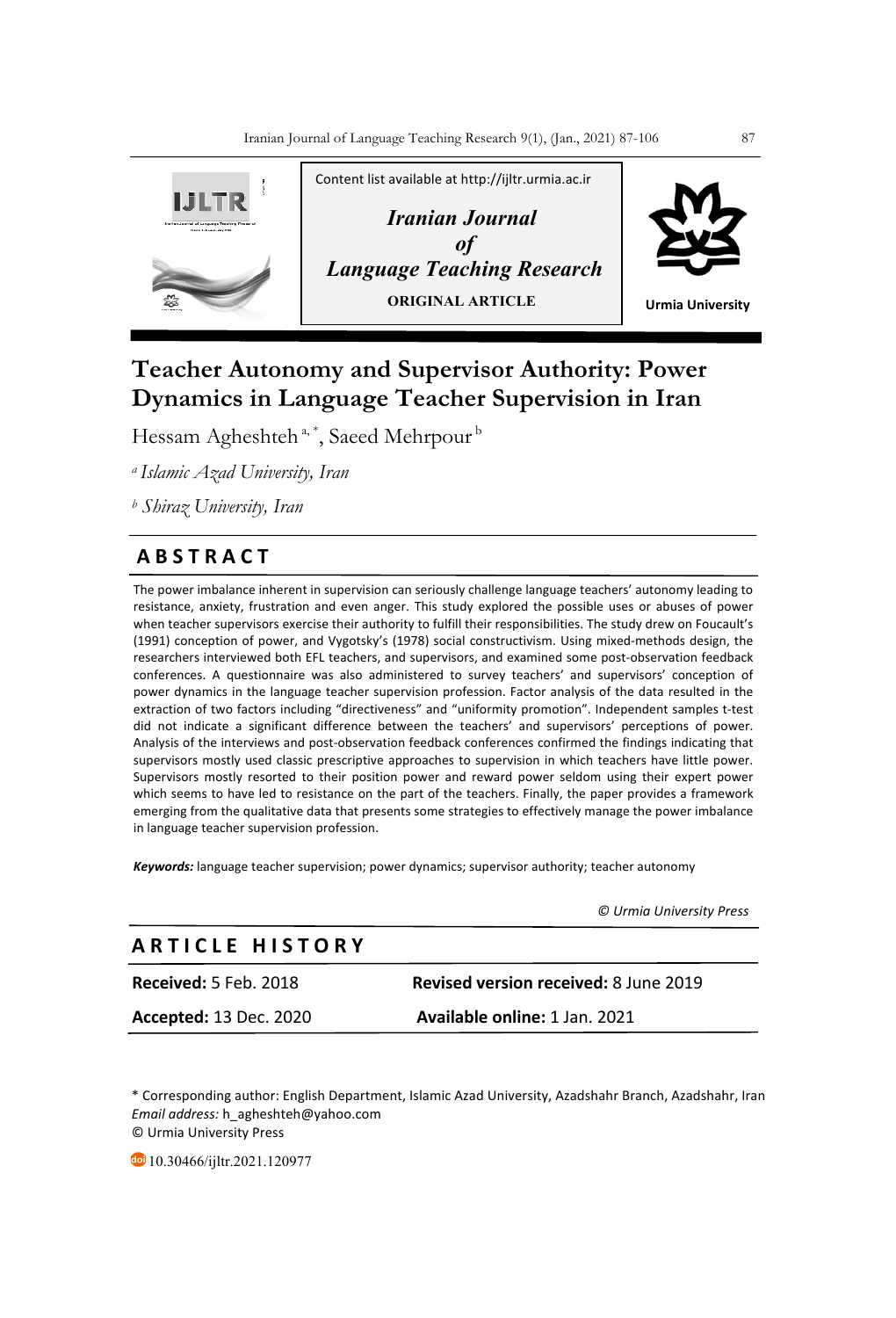## **Introduction**

Language teacher supervision is characterized by many complexities, one of which is the power asymmetry inherent in the process where the supervisors' authority can seriously challenge the teachers' autonomy and create a certain level of tension. This fact has made the emotionally, culturally, and politically charged supervision field feel like a "tug-of-war" (Bailey, 2006, p. xiii) or a "private cold war" (Blumberg, 1980, p. 25) which, if not understood and managed properly, can turn the otherwise rewarding supervision profession into an unequal power struggle.

Power has been thoroughly explored in other fields including management (Bolman & Deal, 1997), and psychology (Copeland, Dean & Wladkowski, 2011; Green & Dekkers, 2010; Quarto, 2003). Attending to power has been shown to provide a supportive environment leading to more supervisee satisfaction (Inman, 2006; Murphy & Wright, 2005). Power in language teacher supervision, although largely ignored in non-North American contexts, has also been addressed by some researchers in North America as it is, according to Bailey (2006, 2009), the only key factor which distinguishes Freeman's (1982, 1989) options for observers' roles, i.e. the directive, nondirective, and alternative options. It is also the key concept used by Wallace (1991) to conceptualize supervisory approaches in education ranging from classic prescriptive where the supervisor is an authority figure to classic collaborative ones where the supervisor is seen as a colleague who values teachers' knowledge and expertise attempting to promote reflection and self-evaluation.

Challenged by Vygotsky's (1978) social constructivism in which dialogic interactions play a key role in the construction of knowledge (Herschensohn & Young-Scholten, 2013), the general trend in language teacher supervision in North American contexts has been away from classic prescriptive approaches towards classic collaborative ones (Bailey, 2006, 2009). The trend has been also affected by Foucault's (1991) conception of power, according to which, wherever there is power, there will be resistance; which implies that problems must be negotiated by both parties to reach agreed-upon solutions. As Foucault (1991) further argues, power here is no longer seen as something repressive and coercive but it is considered to be something helpful and, as Monchinski (2008) says, even essential for the humanization of education. The trend in non-North American contexts especially in the Iranian EFL context, however, remains unexplored. This is while power differentials, if not attended and managed carefully, can turn supervision into a painful experience for teachers.

As mentioned, very few studies have addressed power dynamics in language teacher supervision in Iran leaving room for research in this area. Trying to address this gap in knowledge, the present study made an attempt to address power issues in language teacher supervision in Iran to see how it developed, how it was used, how it was perceived by teachers and supervisors, and what could be done to effectively manage it.

## **Literature Review**

Power dynamics, although largely ignored in EFL contexts, has been addressed by many studies in psychology and management. Green and Dekkers (2010), for instance, investigated power dynamics in clinical supervision and found that supervision that attends to power and diversity in terms of age, gender, ethnicity, culture, religion, physical ability, socio-economic status, and sexual orientation could provide a more supportive environment for supervisees. Inman (2006) and Murphy and Wright (2005) also found that attending to power and diversity could lead to supervisee satisfaction. But what is power and what types of power can supervisors use in their supervision profession?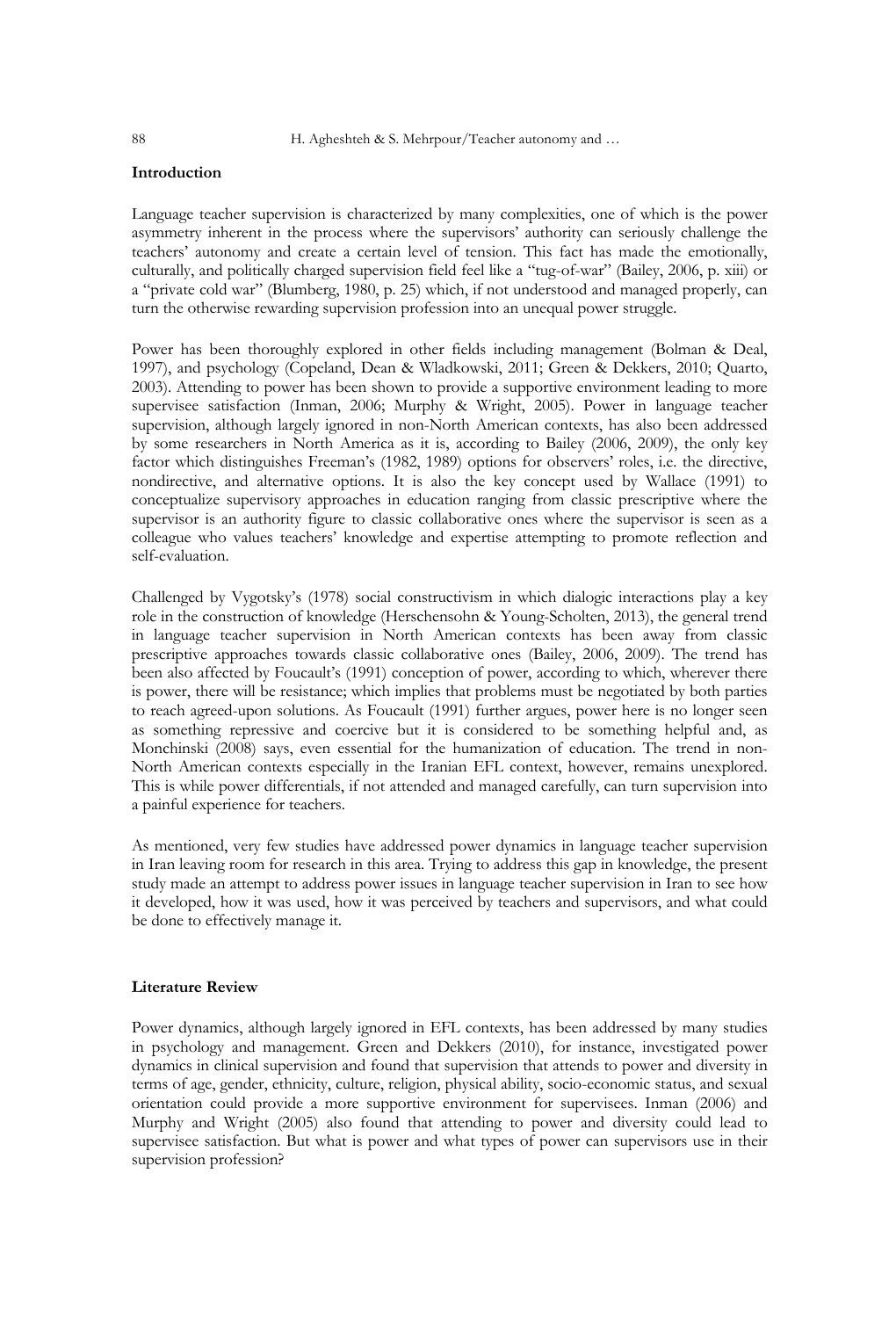This question was addressed in a study by Bolman and Deal (1997) in the field of management. They classified power into eight types, all of which provide important implications for language teacher supervision (Bailey, 2006). The first is "position power" which is the power given to the supervisors by the organization (Daresh, 2001). The second type is "expert power" or, as Bailey (2006) calls it, "genuine authority" which comes from the supervisors' expertise on the issue. Bolman and Deal (1997) call the third type of power "reward power" which is the supervisors' ability to either grant or deny raises. The fourth is "coercive power" which is the supervisor's ability to give supervisees punishment. The fifth type of power lies in "alliances and networks", according to which, the more supervisors work on building relations, the better they can get things done. According to the sixth type of power, "access to and control of agendas", some groups have more access to decision-making arenas and their interests are well represented when important decisions are made. The seventh type of power, "framing or the control of meaning and symbols", states that more powerful individuals in an organization can always define values and impose them on others. The last type is "personal power", according to which, people who possess charisma are imbued with power even independent of other sources. Despite the fact that language teacher supervisors will more or less have to use the same kinds of power (Bailey, 2006) when supervising teachers, very few studies have been conducted to investigate what kinds of power they use and if their uses of power are appropriate or not and what can be done to effectively manage it.

As implied by Bolman and Deal's (1997) classification, power is not always bad as are not expert power and personal power. Even position power, which is often seen as repression and coercion, is not always negative (Foucault, 1991). As Foucault (1991) further argues, position power is sometimes even positive or as Monchinski (2008) discusses in his book on critical pedagogy, it is even essential to humanize education. Positive or negative, what is it that governs power dynamics in supervision?

The type of power used by supervisors in clinical supervision is found to be influenced by the evolving interactions between supervisors and supervisees (Muse-Burke, Ladany, & Deck, 2001) which is itself a function of the supervisees' development level (Quarto, 2003) or readiness level (Bedford & Gehlert, 2013) which seem to be closely related to social constructivists' concept of ZPD (Vygotsky, 1978). Bedford and Gehlert's (2013) situational supervision in clinical psychology, which has been adapted from Hersey, Blanchard, and Johnson's (2001) model of situational leadership in management, specifically addresses this development or readiness level. Providing four supervisory roles for four readiness levels, Bedford and Gehlert's (2013) argue beginning supervisees might expect more structured supervision with direction from supervisors while more advanced ones might prefer less structured supervision environments. Discussing the model's possible applications, Bailey (2006) presents the four supervisory styles and the four readiness levels that the model draws on to define language teacher supervisors' roles (See Figures 1 and 2).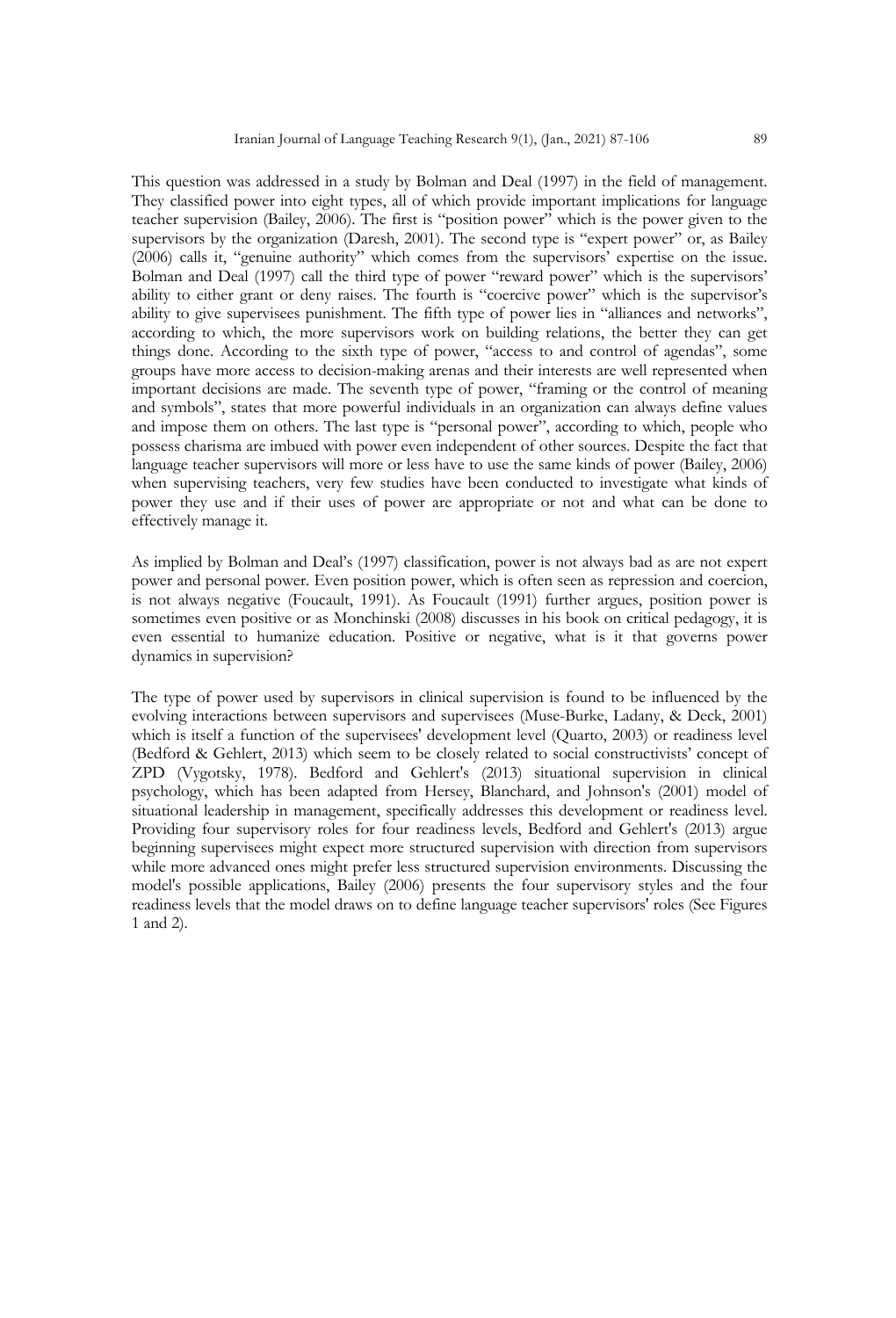

#### **High task behavior**

#### **Low task behavior**

*Figure 1.* Continua of Relationship and Task Behavior in Situational Leadership (Bailey, 2006, p. 228)

Task behavior here, according to Hersey et al. (2001), is the extent the supervisor specifies an individual's duties. These behaviors include telling people what, how, when, and where to do something. Put simply, it is the amount of direction supervisees get from their supervisors.

Relationship behavior, on the other hand, refers to the degree to which the supervisor adopts bilateral or multilateral communication (Hersey et al., 2001). The supervisors are supposed to change their supervisory style and role based on the supervisees' readiness level i.e. the supervisees' confidence (psychological readiness) and competence (job readiness).

## **High psychological readiness**

|           | Unable but willing or<br>confident        | Able / competent and<br>willing / confident         |           |
|-----------|-------------------------------------------|-----------------------------------------------------|-----------|
| Low job   | R <sub>2</sub>                            | R <sub>4</sub>                                      | High job  |
| readiness | R1<br>Unable and unwilling or<br>insecure | R <sub>3</sub><br>Able but unwilling or<br>insecure | Readiness |

## **Low psychological readiness**

*Figure 2.* Continua of Job and Psychological Readiness in Situational Leadership (Bailey, 2006, p. 230)

Using the supervisory styles and the readiness levels above, Bedford and Gehlert (2013) present the situational supervision model where they elaborate on the four different roles the supervisors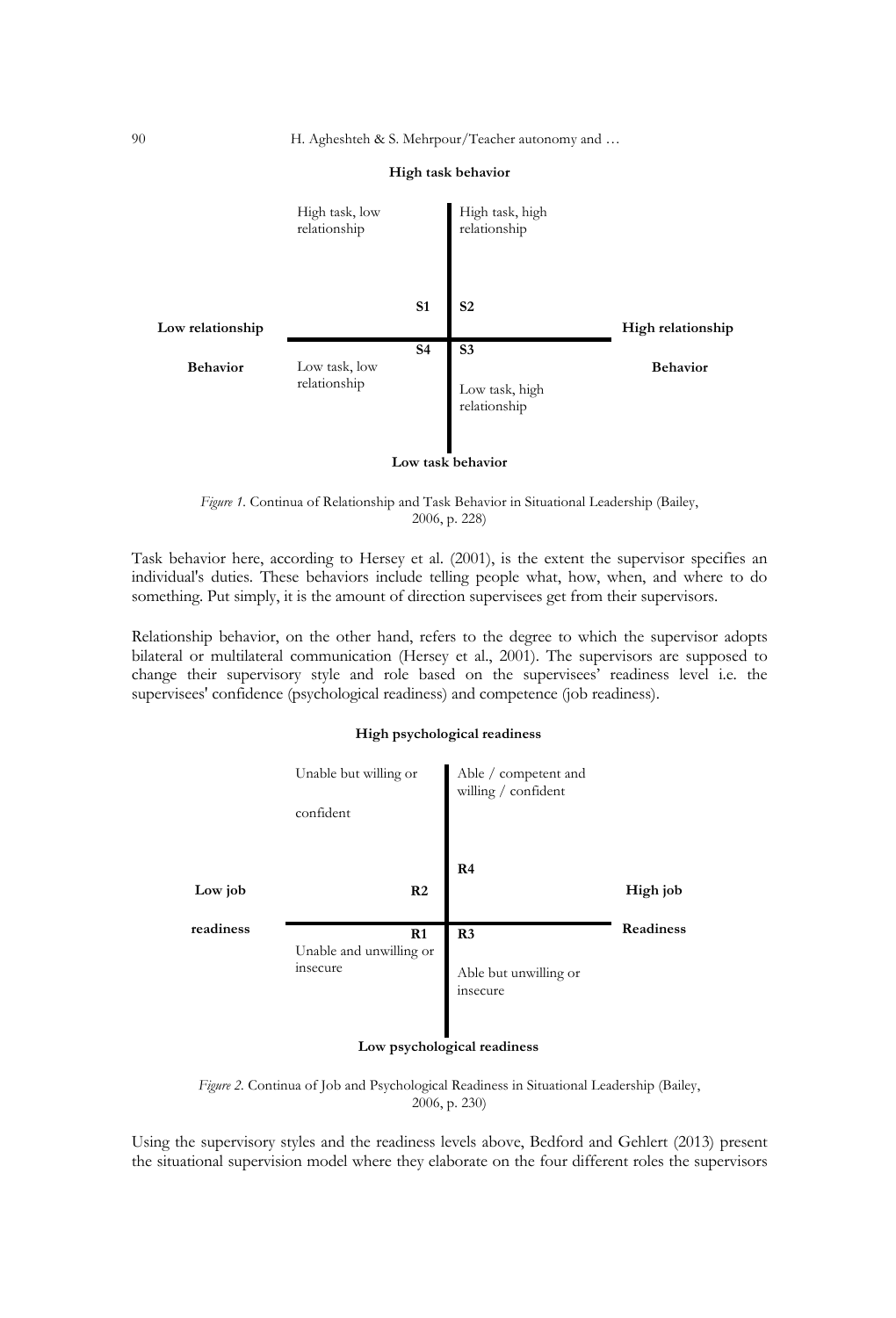can adopt when they work with supervisees i.e. teaching, consulting, counseling and evaluating (See Figure 3). The model provides supervisors with general guidance about which roles to adopt based on supervisees' needs and when to adjust roles based on the feedback they get from their supervisees.



*Figure 3.* Adapted Situational Supervision Model (Bedford & Gehlert, 2013, p. 62)

As we can see from Figure 3, teaching is used with readiness level 1 where teachers are both unwilling and unable to change and supervisors take a directive role and pay almost no attention to the relational aspect. Consulting is employed with readiness level 2 where the supervisees show a low level of ability yet a high level of willingness or confidence. The supervisors take a directive role again but with a substantial amount of attention given to the relationship behavior. Counseling is used with readiness level 3 where the supervisees are highly able but quite unwilling. Here we need a style that is high on relationship and low on task focus. Evaluating, which is appropriate for readiness level 4, works where supervisees demonstrate a high level of both ability and willingness/confidence. This style is low both in task and in relationship.

Misjudging the supervisees' readiness level, which is one of the shortcomings of the model, may result in anxiety, frustration and even anger (Bedford & Gehlert, 2013). For example, using a reflective and collaborative approach with less able teachers in readiness levels 1 and 2 where they might need direction and instruction will lead to what Copeland et al. (2011, p. 30) called "power vacuum," which may, in turn, cause frustration. On the other hand, using a prescriptive approach with more able teachers in readiness levels 3 and 4 where teachers expect a more reflective process with somewhat neutralized power dynamic will lead to "teacher resistance" (Borders, 2009) where teachers as active social agents will exert their own power and agency (Foucault, 1991). This is exactly why Trout (2008, p. 252) calls the supervision profession "the supervision dance" because supervision is, in fact, achieving harmony between supervisors' inclination to lead and their desire to follow their dance partner. This harmony can be heavily affected by the two sides socio-pragmatic comprehension, in which, according to Malmir and Derakhshan (2020), there are formality, indirectness, politeness, and distance/power influences.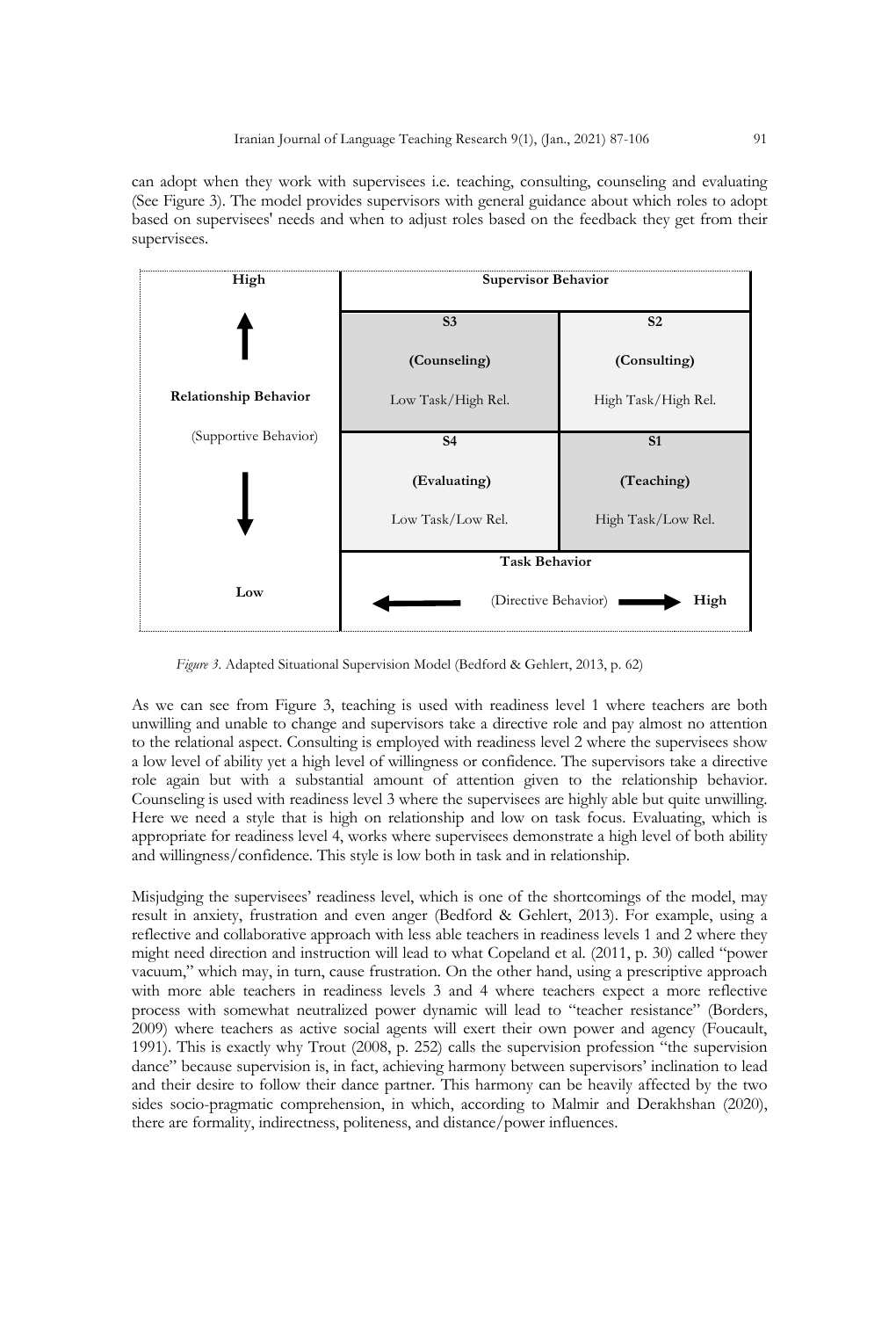Another study on power dynamics with clear implications for language teacher supervision comes from Copeland et al. (2011). Drawing on postmodern social constructivism and Foucaul's conception of power, Copeland et al. (2011) examined power dynamics in clinical supervision problematizing the traditional view of supervision in which the supervisor is an expert who exercises a considerable degree of power and influence. They proposed a supervision which draws on social constructivism where multiple possibilities are encouraged. They believe meaning should be constructed via dialogue, and the relationship should be collaborative not hierarchical.

The study which marks the move from traditional, modernist ways of thinking to postmodern social constructivism clearly emphasizes dialog where supervisees are able to negotiate and coconstruct their own world of knowledge. Social constructivists, according to Myles (2013), sharply criticize the traditional theories which see communication as the transmission of predetermined meanings something which has also been seriously challenged by Friere (1985) who called it the banking system of education.

Power dynamics, so extensively discussed in psychology and management as we saw above, remains one of the under-explored areas in language teaching contexts especially in the non-North American contexts including Iran. Regarding the amount of power exercised by language teacher supervisors in North America, Bailey (2006, 2009) argues that the general trend in the west has been away from traditional prescriptive and directive approaches to more democratic, reflective and collaborative ones where supervisors are seen as colleagues. These collaborative models have been shown to be more efficient in Brazil in South America too (Kaneko-Marques, 2015). The trend in Iran, however, still awaits exploration since very few studies have been conducted on the issue so far. Do Iranian language teacher supervisors attend to power? What kind of power do they use? Do they have the same perceptions of power dynamics as their teachers do? And what can they do to effectively manage the power asymmetry inherent in the supervision process?

One study with some implications for power dynamics in language teacher supervision in Iran was conducted by Mehrpour and Agheshteh (2017). Inspired by Chamberlin's (2000) contention that power asymmetry in the post-observation conferences does not encourage a friendly atmosphere to help teachers disclose and explore their beliefs and practice, Mehrpour and Agheshteh (2017) set to investigate supervisory feedback efficiency in the Iranian EFL context. Indicating the teachers' dissatisfaction with the present feedback, they identified six elements of effective supervisory feedback, where supervisors need to employ a more creative approach, use above-the-utterance mitigation, gauge the teachers' ZPD, be socioculturally sensitive, assess the teachers' beliefs and attitudes and develop public relations. The first constituent element i.e. adopting a more creative approach (See Gebhard, 1984) requires supervisors to combine less power-sharing prescriptive approaches with more power-sharing collaborative ones, based on their teachers' ZPD. And since the post-observation conference is a type of unequal power discourse, language as the main tool to mediate power should be also used carefully as implied by the second constituent element i.e. using above-the-utterance mitigation (See Wajnryb, 1994). This requires supervisors to highlight teachers' strengths and properly mitigate their criticism when discussing their weaknesses (Agheshteh, 2019). Considering sociocultural factors, assessing the teachers' beliefs and attitudes, and developing public relations can also help reduce teacher resistance i.e. teachers' exerting their own power and agency. Of course, as discussed before, we need to remember that this resistance is not always negative as Copeland et al. (2011) talk of "healthy resistance" which is exactly in line with Foucault's (1991) new conceptions of power.

One more study on language teacher supervision in Iran was carried out by Razmjoo and Rasti (2014) who investigated the Ministry of Education (MOE) supervisors and found a perceived trend towards more humanistic approaches. Emphasizing the teachers' discontent with the present supervision process, they presented a four-component framework of supervisory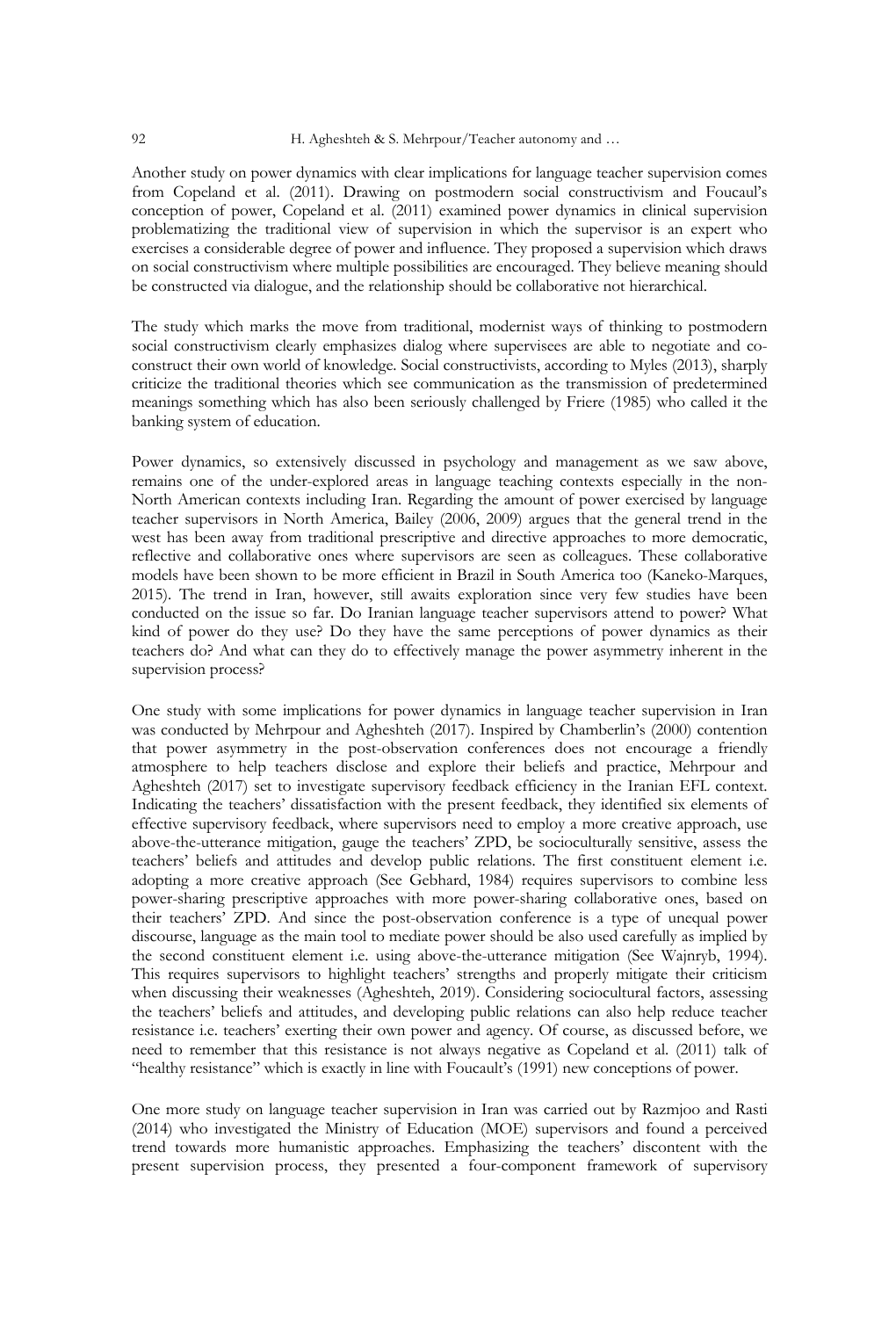skill/knowledge domain including public relations skills, subject matter knowledge, pedagogical content knowledge, and contextual sensitivity. This framework provides implications for power dynamics in supervision as the MOE teachers' emphasis on subject matter knowledge and pedagogical content knowledge may indicate their preference for supervisors' expert power rather than position power. However, MOE supervision in the country is fundamentally different from its EFL context. Supervision in MOE is only nominal (See Goldsberry, 1988) i.e. a formality while in EFL contexts it is not, indicating that there are more complicated power relationships in supervision in EFL contexts which, as discussed before, have not yet been explored. Such being the case, the present study was an attempt to address this gap and shed some light on how power dynamics developed in the Iranian EFL language teacher supervision. It specifically attempted to answer the following questions.

- 1. What factors determine power dynamics in the language teacher supervision in Iran?
- 2. Do supervisors and teachers have the same perceptions of power dynamics?

3. What kinds of power do language teacher supervisors use in the Iranian EFL context?

4. What can language teacher supervisors in Iran do to effectively manage the inherent power imbalance in supervision?

## **Method**

#### *Participants*

The study consisted of 151 participants including 110 teachers (55 male and 55 female) and 41 supervisors (19 male and 22 female) who completed the questionnaire. Ten teachers (5 male and 5 female), 8 supervisors (5 male and 3 female) and 3 focus groups each with four teachers i.e. 12 teachers (7 male and 5 female) also participated in the interviews. Nine post-observation conferences of 9 teachers were also recorded to corroborate the findings. The participants were chosen through a two-stage cluster sampling procedure. Using simple random sampling, three cities i.e. Tehran, Shiraz, and Gorgan were selected. Using simple random sampling again, two language institutes were selected in each city. Teachers and supervisors in Shiraz came from Iran Language Institute, Shiraz University Language Center; teachers and supervisors in Tehran and Gorgan came from Safir Language Teaching Institute and Iran Language Institute. Teachers whose post-observation conferences were recorded were, however, selected using convenience sampling for privacy and confidentiality issues. Teachers and supervisors held B.A., M.A. and Ph.D. in different fields including English literature, translation, or TEFL.

#### *Instruments*

#### *Interviews*

There were twelve questions in the interview which were all developed by the researchers drawing on the literature available on the topic. The questions were then carefully examined and adapted by two TEFL professors at Farhangian University and Shiraz University. With the informants' consent, the interviews were recorded. The interviews were carried out in Farsi and lasted 20 to 35 minutes with individual teachers and supervisors and about one hour with focus groups.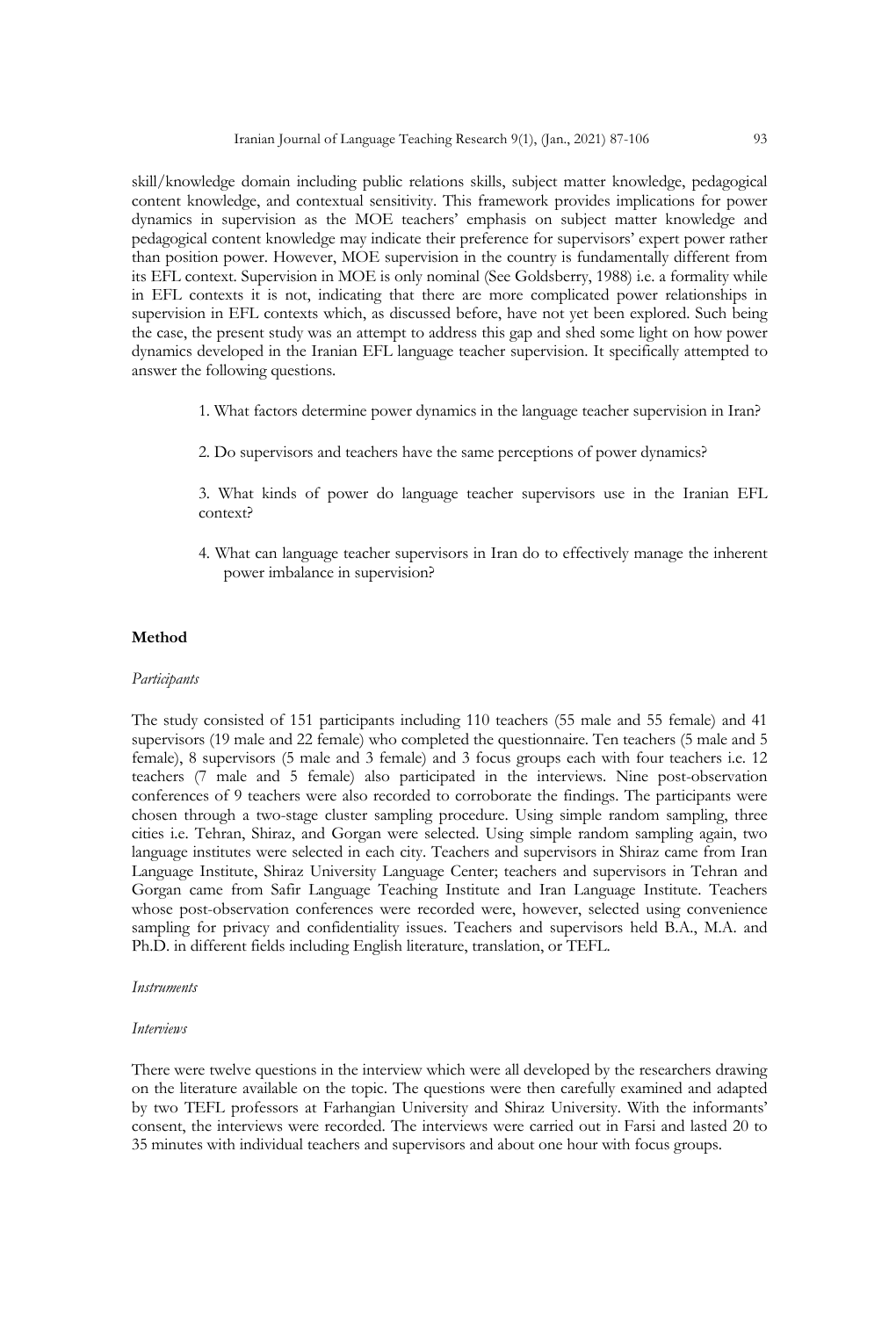Attempting to ensure that the instruments were appropriate for the purpose of the study, the researchers took all measures to minimize the possible sources of bias especially in the interviews (Dörnyei, 2007) including the content, sample size, interviewer's behaviors and interviewees' reactions. The questions in the interview were also carefully selected and worded and then discussed with two EFL experts and were accordingly reworded. With data saturation in mind, the study used an appropriate sample which, according to Dörnyei (2007), could be 6 to 10 people. To overcome social desirability, the researchers used focus groups where the dynamics of the groups let the researchers have more in-depth naturalistic data reducing the possibility of the respondents' giving socially desirable answers only (Kleiber, 2004).

## *Questionnaire*

Drawing on the literature available, a questionnaire consisting of 15 questions was developed. The questionnaire was designed to measure how much Iranian language teacher supervisors tended to use prescriptive and directive approaches to supervision where teachers have almost no power and autonomy. A pool of all possible questions was developed and then fifteen items were selected after consulting two EFL experts. The items were discussed for their clarity and appropriateness.

The content validity of the questionnaire was estimated through discussions with EFL experts including Kathleen M. Bailey. The questionnaire, then, was piloted with 30 teachers, the results of which were used to estimate the reliability of the questionnaire through Cronbach's alpha which yielded a reliability coefficient of 0.81. To probe the construct validity of the questionnaire, an exploratory factor analysis was run using SPSS version 18, which yielded four factors. The results, then, underwent parallel analysis using Monte Carlo PCA for Parallel Analysis (Watkins, 2010). Only two of the eigenvalues were higher than the corresponding random eigenvalues, indicating that the number of factors to be retained was only two i.e. directiveness and promotion of uniformity. Therefore, factor analysis was run again with two fixed factors to get valid results.

#### *Post-observation feedback conferences*

The study also examined 9 post-observation conferences, all recorded with the permission of the teachers and supervisors. The conferences which ranged from 15 to 30 minutes were done both in English and Farsi. The researchers decided to focus on the supervisors' and teachers' verbal interactions in the feedback sessions because "language is the most important medium to guide, resist or mediate power" (Bailey, 2006, p. 63). Supervisors' amount of using mitigating devices i.e. "linguistic means by which a speaker deliberately hedges what he / she is saying by taking into account the reactions of the hearer" (Wajnryb, 1995, p. 71) can, according to Bailey (2006), provide researchers with clues regarding the supervision approach they adopt and the amount of power they share.

#### *Data collection procedure*

After briefing the participants on the procedures for conducting interviews and focus groups, the researchers interviewed 10 individual teachers, 3 focus groups each with four teachers, and 8 supervisors at a specific time and location already set by the participants in the study. Where the teachers and supervisors were available, face-to-face interviews were conducted and where they were not available, the interviews were conducted through telephone. Permission was sought to record the interviews with strict anonymity and confidentiality guaranteed. The interviews were all conducted in Farsi since the teachers could express themselves better using their native language.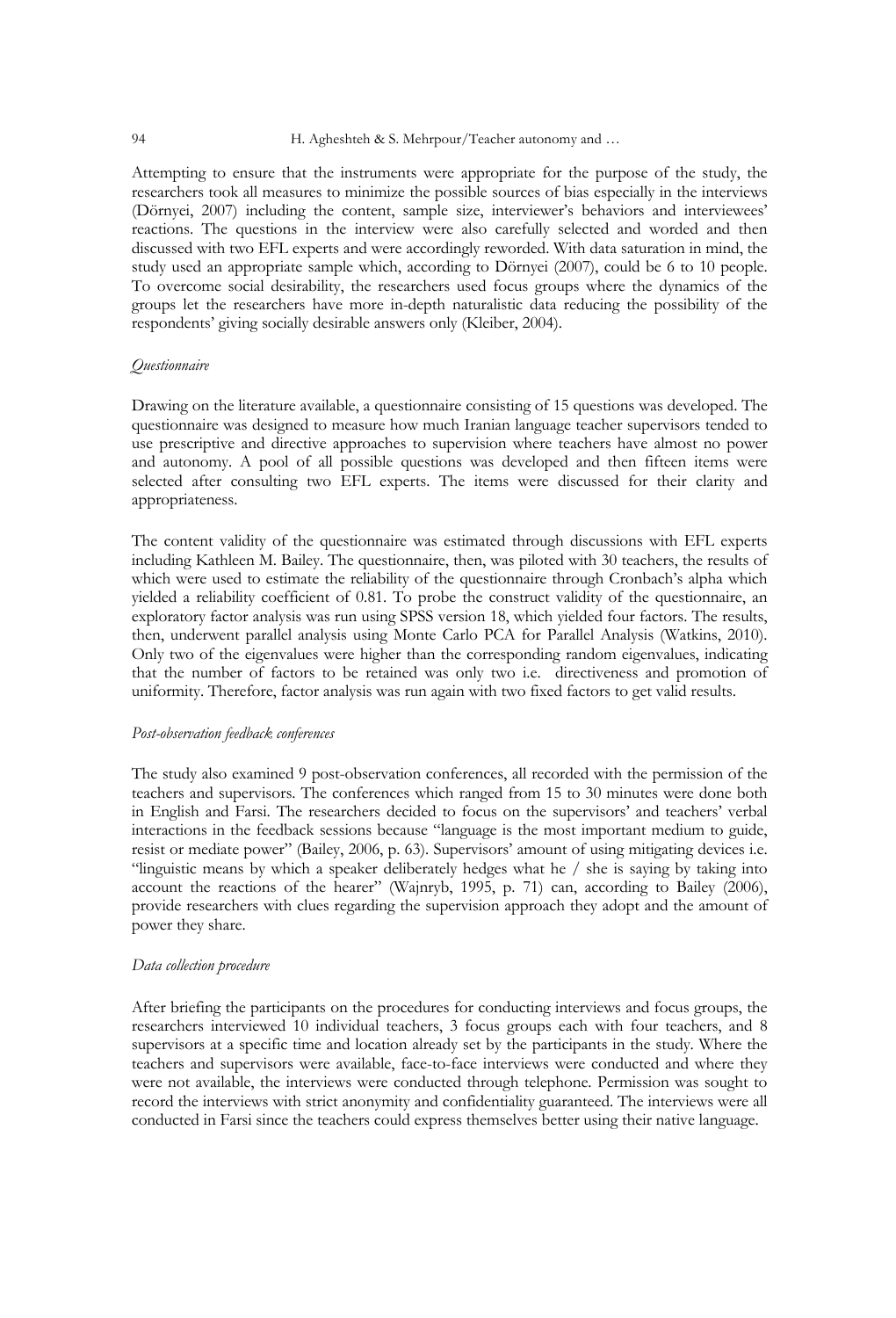The questionnaire was designed online using Google Form and mailed to teachers and supervisors. To share the link and increase the return rate, new applications including Telegram and WhatsApp were also used.

The researchers also spoke to some teachers and supervisors to get their post-observation feedback conferences recorded. Some rejected the idea saying the data were confidential. Some teachers and supervisors, however, agreed to record the post-observation conferences on the condition of anonymity.

## *Data analysis procedure*

To analyze the qualitative data, the researchers followed the three-step approach proposed by Ary, Jacobs and Sorensen (2010) which includes organizing and familiarizing, coding and reducing and finally interpreting and representing.

The data were organized based on the answers the informants gave to each of the twelve interview questions. The first researcher read and reread the transcripts and repeatedly listened to the audiotapes to familiarize himself with the data.

The first researcher, then, set to code and reduce the data using Corbin and Strauss's (2008) systematic approach in which the constant comparative method is the main technique of analysis. Using open coding, the first researcher created tentative categories. Then using axial coding, the researcher examined the relationships among the open codes making connections between and across categories to see if they could be put into larger categories. Using selective coding, one category was finally chosen as the core category i.e. the theme.

The above process was repeated by the second researcher to assess the dependability of the coding using inter-rater agreement. The codes which were specified by the two raters were compared using Miles and Huberman's (1994, p. 64) formula of "Reliability=No. of agreements/total number of agreements + disagreements\*100." It gave us a value of 87.89 % which meets the general check coding standard.

After developing the themes, the researchers also checked the credibility of the findings by 'member checks'. The participants were asked to review and evaluate the recordings for the accuracy of the findings. After writing the results of the study at the margin, the researchers sent them back to the same participants to see whether they agreed with the identified codes or not. When there were disagreements, they were all put to negotiation. The same was done with data from post-observation conferences. Where the informants were not available, the researchers used 'peer review', in which, the first researcher gave the colleagues the raw data along with his interpretations. Discussing the interpretations with the colleagues, the researchers made the necessary changes where the colleagues did not agree with the interpretations of the researchers.

The data which came from the questionnaire were factor analyzed using SPSS version 18 to detect the latent factors. The suitability of the data was checked too. A parallel analysis was also run to check the number of the factors to be extracted. Informed by the results of the parallel analysis, the researcher reran factor analysis to ensure valid results. To compare the teachers' and supervisors' perceptions of power dynamics in the current supervision practices in the country an independent samples t-test was used.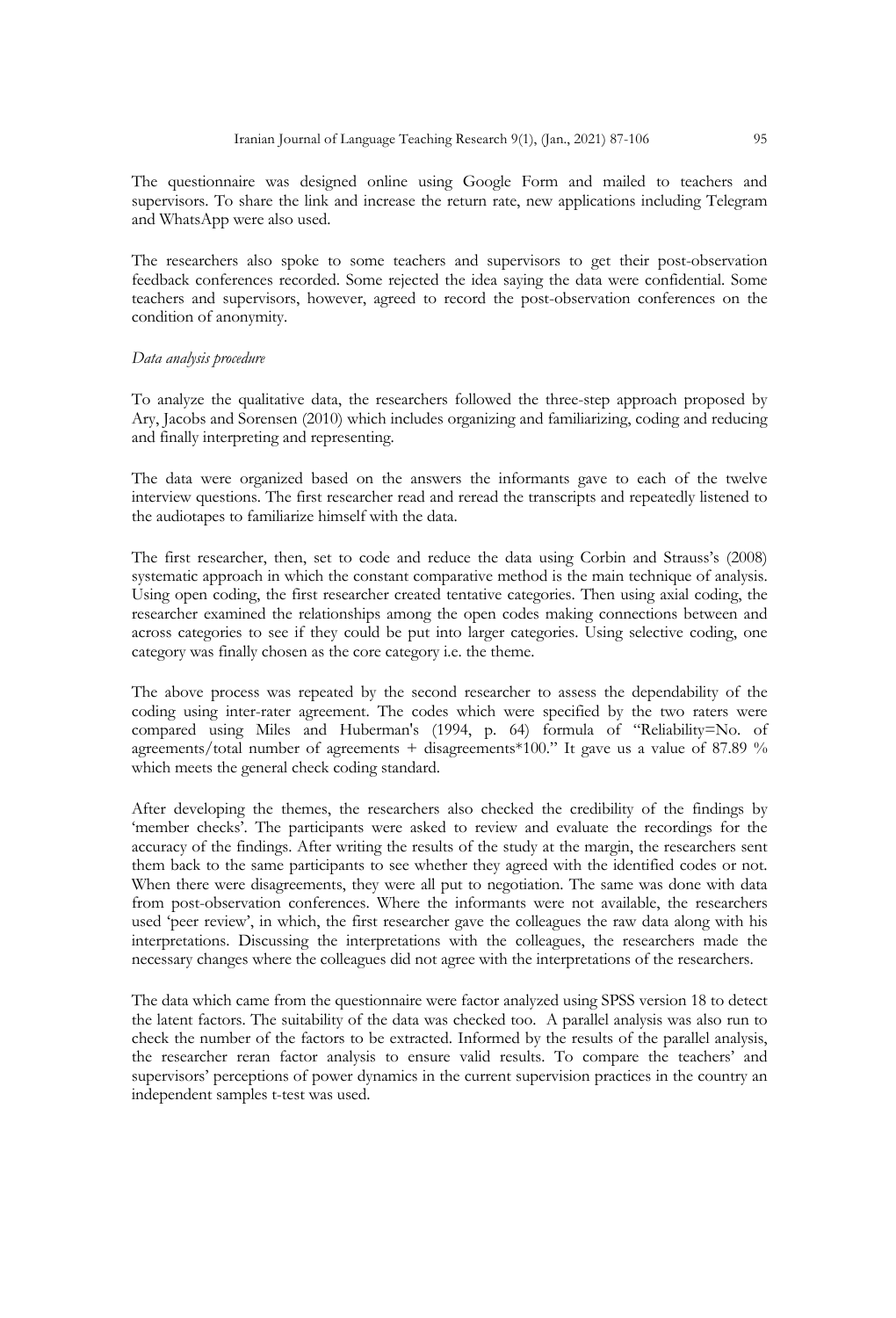## **Findings**

To answer the first question, we analyzed the data from both quantitative and qualitative phases of the study. To run principal component analysis (PCA) with Varimax (orthogonal) rotation on the questionnaire data, we first examined factorability of the items. As shown in Table 1, the KMO measure of sampling adequacy was .83, above the commonly recommended value of .60, and Bartlett's test of sphericity was also significant ( $x^2$  (105) = 1105.48,  $p < .05$ ).

Table 1 *KMO and Bartlett's Test of Sphericity*

|                                                  | KMO and Bartlett's Test |          |  |
|--------------------------------------------------|-------------------------|----------|--|
| Kaiser-Meyer-Olkin Measure of Sampling Adequacy. |                         | .835     |  |
| Bartlett's Test of Sphericity                    | Approx. Chi-Square      | 1105.481 |  |
|                                                  | Df                      | 105      |  |
|                                                  | Sig.                    | .000     |  |

Having run PCA and based on the results thereof, which are presented in Table 2, factor 1 was labeled "Directiveness" due to the high loadings by the items 4 to 15 where supervisors tried to direct and control teachers seldom giving them a say in the process. This first factor explained 38.60% of the variance. The second factor derived was labeled "promotion of uniformity." This factor was labeled as such due to the high loadings by the items 1 to 3. The variance explained by this factor was 14.77%. These two factors explained for a total of 53.38 % of the total variance. See Table 3 and figure 4 for its scree plot. These two factors clearly indicate that the current supervision practice in Iran aligns more with Wallace's (1991) prescriptive approaches.

Table 2

*Factor Loadings for Exploratory Factor Analysis With Varimax Rotation of the data on power dynamics in the Current Supervision in Iranian EFL Context*

|                                                                                       | Factors |         |  |
|---------------------------------------------------------------------------------------|---------|---------|--|
|                                                                                       |         | 2       |  |
| 1. Observers check to see if teachers stick to predetermined policies.                | .121    | .854    |  |
| 2. Observers make teachers teach things in similar ways.                              | .257    | .811    |  |
| 3. Observers impose teachers how to teach things.                                     | $-.214$ | .509    |  |
| 4. Observers give teachers a voice.                                                   | .664    | $-165$  |  |
| 5. Observers emphasize sharing information.                                           | .794    |         |  |
| 6. Observers tap into teachers' previous knowledge.                                   | .701    | .110    |  |
| 7. Observers encourage negotiated (agreed-upon) solutions.                            | .801    | $-132$  |  |
| 8. Observation is done for improvement not inspection.                                | .734    | .108    |  |
| 9. Observers let teachers choose alternative ways of teaching.                        | .641    | $-.444$ |  |
| 10. Observers pay attention to and utilize teachers' experience.                      | .714    | $-162$  |  |
| 11. Observers promote teacher reflection and deep thinking.                           | .677    |         |  |
| 12. Observers leave the final decision on how to teach things to teachers.            | .575    | $-465$  |  |
| 13. Observers consider listening to what teachers say as important as what they tell. | .714    |         |  |
| 14. Teachers' viewpoints when they are against those of the observer are valued.      | .631    |         |  |
| 15. Observers try to have teachers come up with their own solutions to the problems.  | .617    | .108    |  |

Note. Factor loadings > .50 are in boldface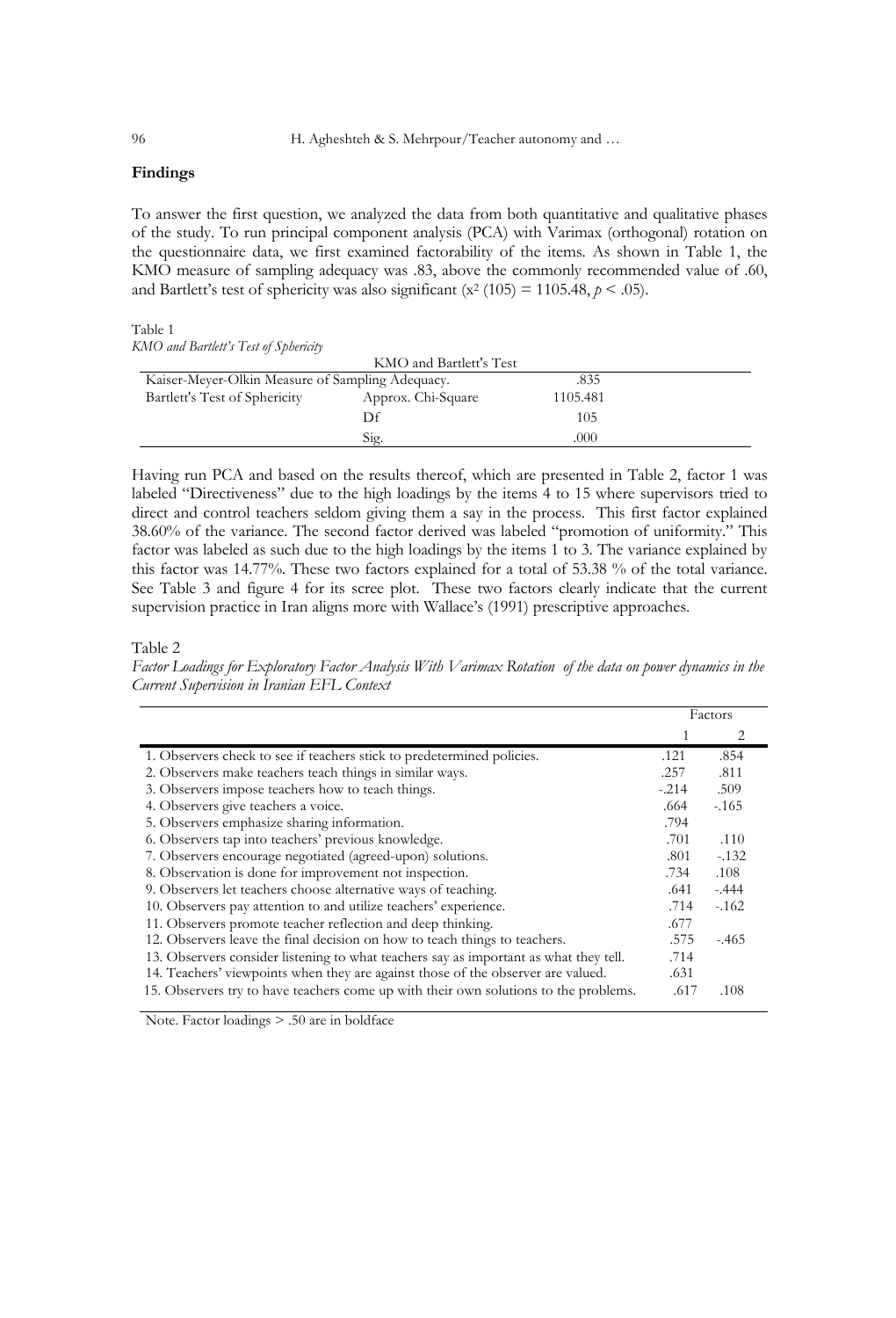| Table 3                                                                                  |  |  |
|------------------------------------------------------------------------------------------|--|--|
| Total Variance of Power Dynamics in Current Supervision in Iranian EFL Context Explained |  |  |

|           |       |                                     | Total Variance Explained |       |                                   |                                  |  |
|-----------|-------|-------------------------------------|--------------------------|-------|-----------------------------------|----------------------------------|--|
| Component |       | Extraction Sums of Squared Loadings |                          |       | Rotation Sums of Squared Loadings |                                  |  |
|           |       | Total % of Variance Cumulative %    |                          |       |                                   | Total % of Variance Cumulative % |  |
|           | 5.910 | 39.397                              | 39.397                   | 5.791 | 38.604                            | 38.604                           |  |
|           | 2.097 | 13.983                              | 53.380                   | 2.216 | 14 776                            | 53.380                           |  |

Extraction Method: Principal Component Analysis.



*Figure 4.* Scree Plot for PCA of Power Dynamics in Current Supervision in Iranian EFL Context

The themes which were developed from the qualitative data corroborated the findings of the quantitative phase. The most recurring themes obtained from the interviews and focus groups are: abusing power, promoting uniformity, and teacher resistance.

#### *Power abuse*

Teachers constantly complained about "supervisors' threat to deny promotions", "supervisors' judgmental and evaluative reports to the management", "not having any voice in the process", "not being listened to", "supervisors' imposing their own solutions", and "supervisors' devaluing the teachers' knowledge and experience". This "power abuse" was a theme recurrently mentioned by the teachers in one-on-one and focus groups in the study. Enjoying a superior position, supervisors seldom listened to what teachers had to say. As one teacher [T5] succinctly said

*All they [supervisors] want is a yes-man.*

*Another teacher [T9] observed* 

*See … They [supervisors] seldom listen to what you …. you have to say. Even if they do, I mean, if they get the time to listen to you, they will never accept the way you have done the things in the class.* 

*This is also recognized by the supervisors themselves as one of them [S5] stated*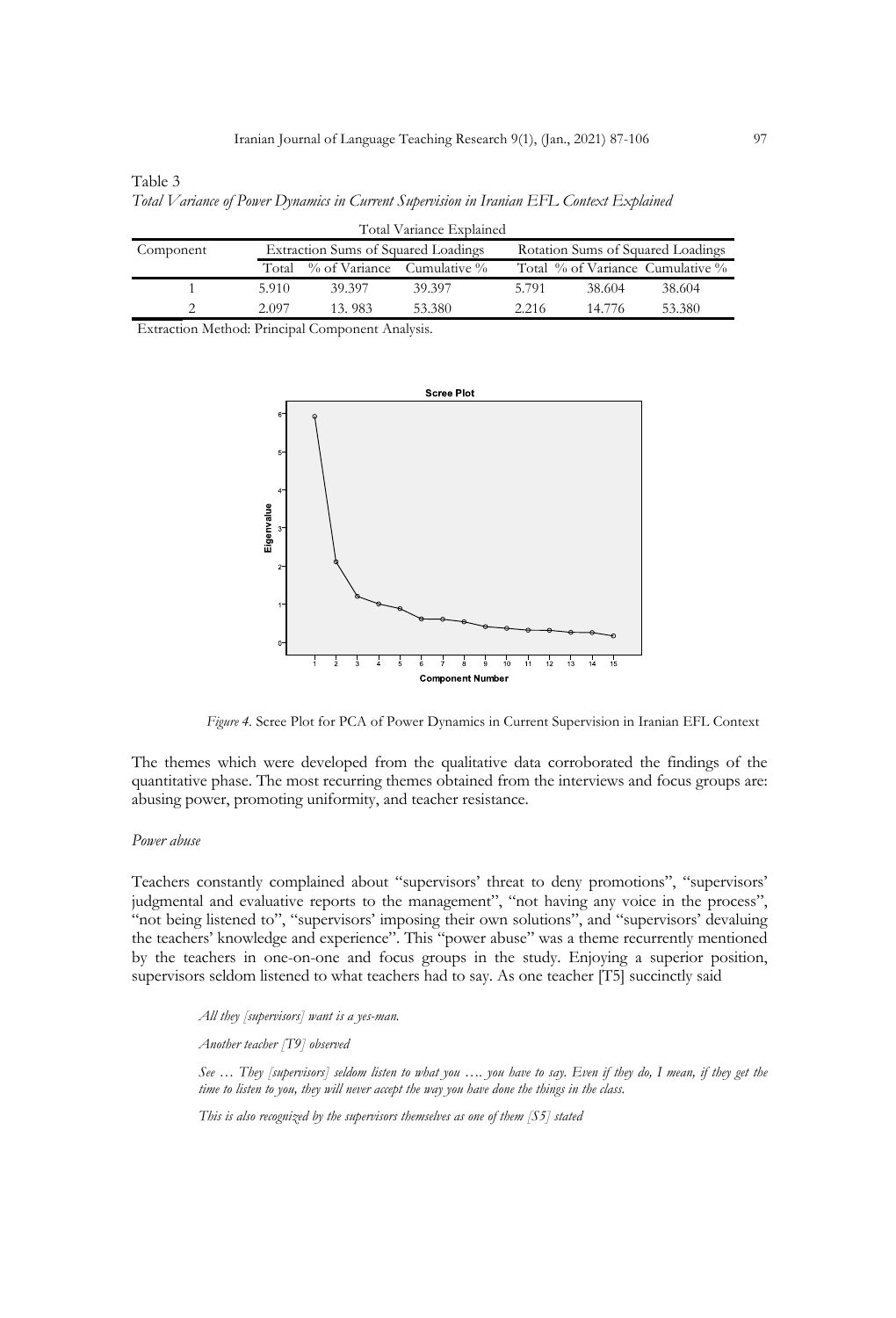*Well, you see … it is true … supervisors have power over the teachers and I should … I should say that that power is not always used appropriately.* 

Analysis of the post-observation conferences also showed the supervisors' dominance over the post-observation conference. The supervisor was the single speaker determining the topics to be discussed in the feedback session with the teacher seldom taking turns except to approve what the observer has just said. The supervisor was almost always the only one who talked and asked questions and the teacher was supposed to listen and answer. The teachers seldom raised questions of their own.

#### *Promoting Uniformity*

Teachers also complained about "having to teach according to the methodology", "teaching as instructed in the TTC", and "no room and respect for personal creativities". This is well reflected in a teachers' comment saying, "Well, you should do everything in the class according to the Bible." One supervisor [S1] also commented

> *In the teacher training courses … the courses we have … before we give anyone any classes, we … we give the teachers a series of steps to follow … to teach the things in the coursebook. And obviously, when we observe them, we expect them to follow the steps.*

*One teacher [T6] also uttered*

*You should … you should always follow the steps you had in the TTC. If you don't, you will be certainly criticized by the observer. This is necessary … very necessary to get a raise, too. If you don't follow the steps, there is going to be no promotion. Besides, you will have it reported in the observation form as 'violation of the methodology.'* 

Evidence from the post-observation conference corroborates this, too. One supervisor in the post-observation conference [POC2] contended

*Well, I think this is not in line with what we had in the TTC courses. When teaching the vocabulary, I expected you to have a lead-in, asking students some questions using the real objects in the class.*

*Another supervisor [POC7] remarked*

*According to the methodology, you're supposed to have the students take their seats before you correct them. After they take their seats, you can correct their mispronunciations and structural mistakes using the board. Never correct the students at the board.* 

## *Teacher resistance*

Teacher resistance, i.e. the fact that teachers exert their own power, agency and autonomy despite the supervisors' authority is another characteristic of the current supervision practice in Iran which is largely ignored by the supervisors in the country. Teachers repeatedly talked about "saying yes to the supervisor and doing things in their own way", "temporarily teaching as the supervisors desired only to get a raise", and "pleasing the supervisors during the class". One teacher [T1] said

*I never argue with my supervisor. I just say yes to his face and do things in my own way when I go back to the class.* 

The themes above are all in line with Wallace's (1991) classic prescriptive approaches corroborating the findings of the quantitative phase of the study.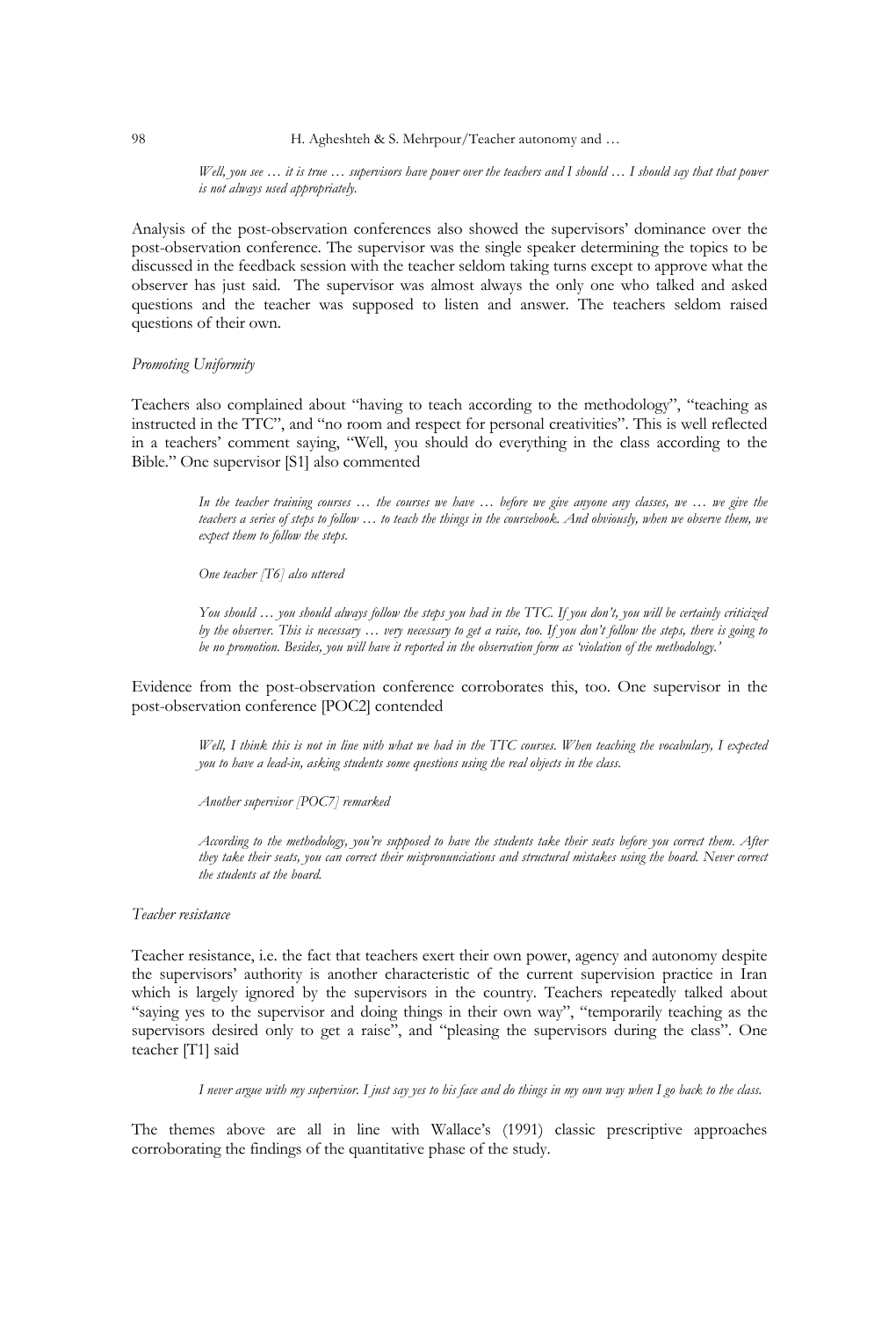To answer the second question and to see if teachers and supervisors had the same or different perceptions of power, an independent samples t-test was run. To this end, the Leven's Test for Equality of Variance was first checked. Since it was not significant ( $p = 38$  > 0.05), it was assumed that the variances were approximately equal. As shown in Table 4, there was no significant difference between the supervisors' ( $M = 49.19$ ,  $SD = 9.23$ ) and teachers' ( $M = 46.70$ ,  $SD = 8.90$ ; t  $(149) = -1.49$ ,  $p = 1.138$ .

Table 4 *The Independent Samples t-test to Compare the Teachers' and Supervisors' Perceptions*

|       | SD           | df   |         | Sig. |  |
|-------|--------------|------|---------|------|--|
| 49.19 | 9.23         | 149  | $-1.49$ | .138 |  |
|       | 110<br>46.70 | 8.90 |         |      |  |

Regarding the third question, analysis of the post-observation conferences and the interviews showed that teachers mostly resorted to their position power and reward power seldom using other types of power including expert power, coercive power and personal power.

*Indicating the position power he was using in one of his feedback sessions, a supervisor [S3] argued* 

*This is the way recommended in the methodology, pages 14 and 15 especially on page 15. There are some notes on how to correct errors. Refer to page 15 and you will see how you're supposed to correct errors in this institute.*

With respect to "reward power", a teacher in one of the focus groups [FG1] stated

*Well … we discussed the types of questions I asked … and he said I was supposed to ask questions that way if I were to get a raise.*

*Another teacher [T10] remarked*

*To get promotion, you have to say yes … yes and nothing else. Say yes … ok to his face and teach it in your own*  way. Else ... forget everything about the raise ... the promotion. Observers should leave your class while they are *satisfied with you.* 

*A supervisor [S1] also said*

*See … a teacher … observed for several times …! But he still has the same problems! How do you want to give this teacher promotion and send him to the next higher level?* 

The fourth research question sought to develop a framework of strategies which could let supervisors effectively manage power asymmetry inherent in language teacher supervision. The framework consisted of three themes as below.

## *Using a more dialogic approach*

Complaining about the monologic nature, i.e. one-sidedness of the current supervision practice, teachers recurrently wished to "have a say", "have a two-way relationship" and "be listened to" in the supervision process. They wanted their supervisors to respect their experience, knowledge and skills negotiating the possible solutions to the problem areas. A teacher [T2] uttered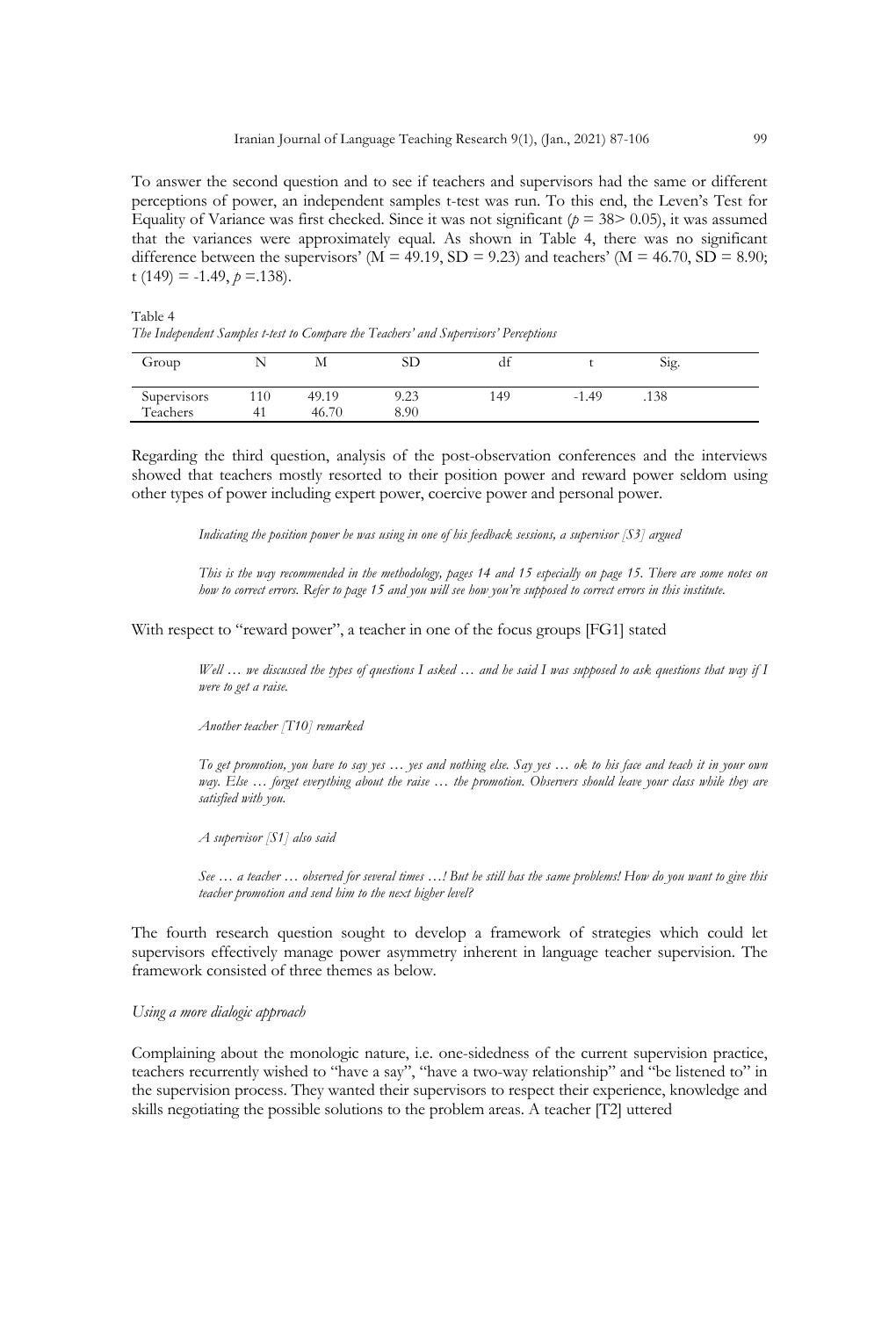*In my opinion, the supervisor should not be the sole speaker … I mean the relationship must be two-way.* 

*Another teacher [T3] stated*

*Well … we all … as teachers have experience, knowledge and even character and we need to be heard.*

## *Using genuine authority coming from expert power*

Teachers wanted the problems to be discussed mostly in light of the supervisors' "expertise", "knowledge", "experience" and "recent research on second language acquisition". The data were replete with quotes on this theme. One teacher [T4] said

> *See… there is a time when …. when an observer says 'You are supposed to do it this way because the methodology requires everyone to do it this way' … if the same supervisor says 'Research has shown that …' See … it's the same point… but … how you say it is different.*

*Another teacher [T9] stated*

*There is a big difference between a supervisor saying 'The methodology says' and a supervisor saying 'My own personal experience has taught me.'*

### *Being socioculturally sensitive*

Teachers frequently preferred sociocultural factors including their "cultural background", "education", "degree", "experience", "age", and "sex" to be taken into consideration when they were being observed. A teacher [T5] commented

> *For example, suppose a supervisor … has observed someone … someone with a PhD … See a PhD I say … a PhD in the teaching field … well … his observation … I think should …. should be definitely different from one who has a much lower degree.*

*Another teacher [T2] argued*

*Well … the one who is the eldest in the institute … probably with the most experience … well … his observation … must be different or someone who is … for example … a female … well, women are more sensitive… By the way, his degree, education, age … are also important.* 

## **Discussion**

The factors extracted from the questionnaire data and the themes developed from the interviews clearly indicated power abuse and struggle in the current supervision practice in the Iranian EFL context which aligns with Wallace's (1991) classic prescriptive approaches to supervision where teachers are given little power to make their own decisions and supervisors exert their power, mostly their position and reward power. This power abuse by supervisors has led to teacher resistance where teachers either overtly or covertly exerted their own authority, power and agency in line with Foucault's (1991) assertion that wherever there is power, there is resistance.

The interesting point here is the fact that the independent samples t-test, conducted to answer the second research question, showed no significant differences between teachers' and supervisors' perceptions of power dynamics indicating that both teachers and supervisors were aware of the power gap and abuse.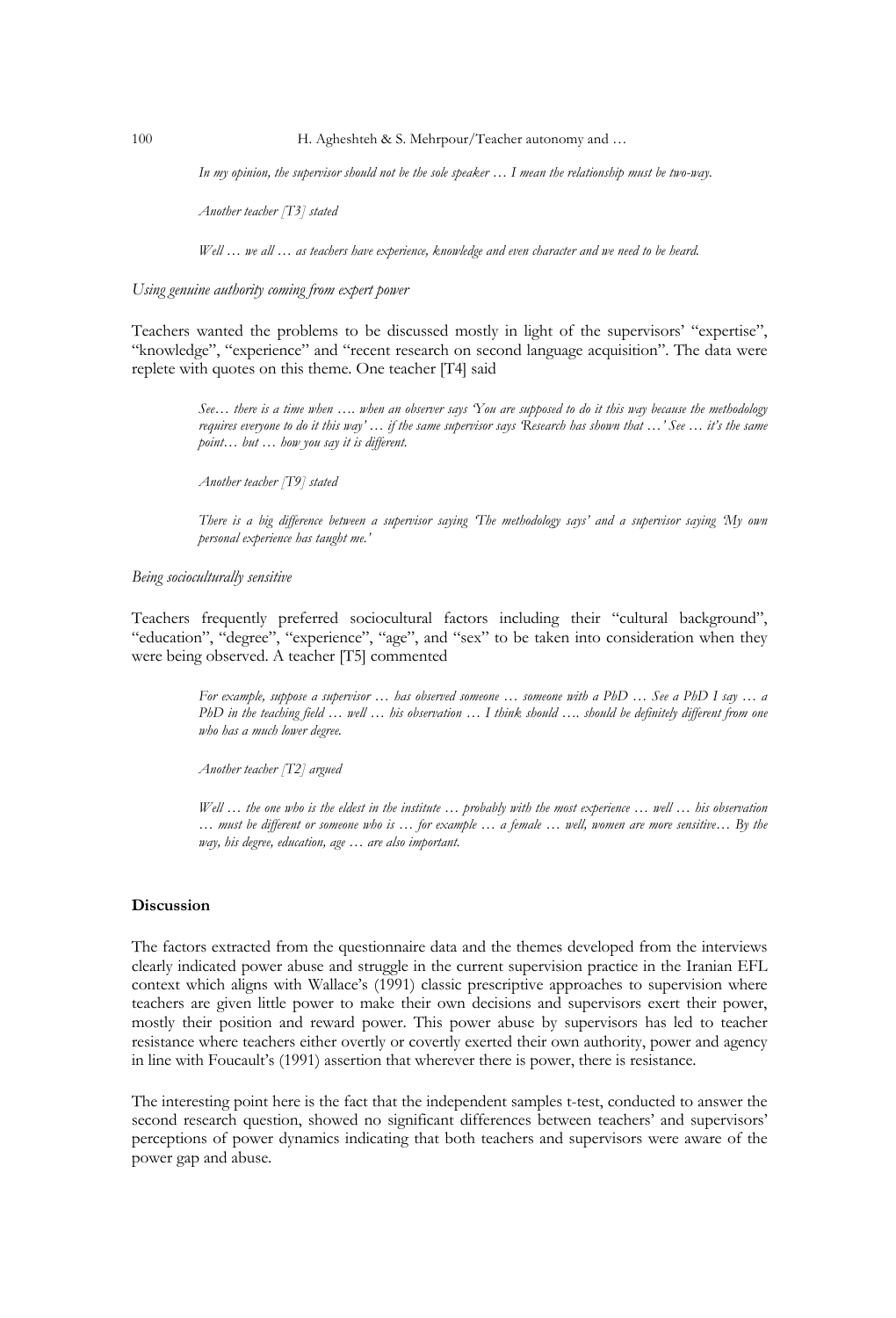One reason why power abuse in the Iranian EFL supervision context persists despite the stakeholders' awareness might be the little training the supervisors get to manage their very complicated and multi-faceted task of teacher supervision (Bailey, 2006, 2009). Or it could be because language teaching methods imposed by language institutes require supervisors to exert their "explicit power" (Copeland et al. 2011, p.28) to fulfill their strictly-required legal and professional responsibilities as defined by the assessment criteria. Besides these explicit assessment criteria, there is also a good deal of other pedagogic talk in the post-observation feedback session (Copland, Ma & Mann, 2009). They relate this "other pedagogic talk" to Bernstein's (2000, p. 109) "invisible pedagogies" or what Copland (2008, p. 109) called "hidden curriculum." How much of the Iranian supervisors' pedagogic talk relates to their "explicit power" and how much of it relates to their "hidden curriculum" is, of course, a question which remains unexplored and future research studies might investigate it.

As discussed before, the supervisors' responsibilities in North American contexts have moved away from that of a prescriptive and evaluative one to one which is more developmental in focus (Bailey, 2006, 2009). However, the prescriptive and directive approaches to supervision continue to dominate the Iranian EFL supervision context. This is while teachers in Iran, in line with Vygotsky's (1978) social constructivism, preferred more dialogic, reflective and collaborative approaches to supervision where meaning is co-constructed through dialog (Lantolf, 2000). As van Lier (1996, p. 191) contends, researchers working in the Vygotskian mould believe "that social interaction, by virtue of its orientation toward mutual engagement and intersubjectivity, is likely to home in on the ZPD and stay within it." This is in line with Bedford and Gehlert's (2013) situational supervision where supervisors are expected to change roles based on the supervisees' readiness level. This readiness level or development level which is closely related to the concept of ZPD can be diagnosed best if supervisors employ a dialogic approach where the evolving interactions between the supervisor and the supervisee can help the supervisors gauge the teachers' readiness level or ZPD (Muse-Burke et el., 2001) and develop their socio-pragmatic comprehension (Malmir & Derakhshan, 2020). Meeting teachers' ZPD, as indicated by Mehrpour and Agheshteh (2017), is one of the constituent elements of effective supervisory feedback, too.

Regarding the type of power, teachers in the country preferred expert power, something which has also been indicated by Razmjoo and Rasti's (2014) informants when they emphasized supervisors' possessing both subject matter and pedagogic content knowledge. The findings of the present study, however, indicated supervisors used mostly their position power and reward power seldom referring teachers to their expert power. Position power, as Bailey (2006, p. 73) says, is only "a matter of appointment," i.e. it is just "delegated authority" given by the organization. Expert power, on the other hand, is what Bailey (2006, p. 73) calls "genuine authority," which comes from a supervisor's knowledge and skills needed to perform the supervision job.

This is not, however, to say that supervisors should never use their position power. As Bailey (2006) believes the ideal supervisor is the one who possesses both the delegated (Position power) and genuine (Expert power) authority, and the worst one is a supervisor who enjoys the delegated power but lacks genuine authority. This is in line with Foucault's (1998) assertion (1998) that power is not always a negative force and, according to Monchinski (2008), it is sometimes even necessary. Gaventa (2003, p. 2) reports Foucault saying "power is not just a negative, coercive or repressive thing that forces us to do things against our wishes, but can also be a necessary, productive and positive force in society." This is why Quarto (2003) and Copeland et al. (2011) talk of "healthy resistance" on the part of supervisees, which is in line with the basic tenets of critical pedagogy (Freire, 1972) which, as its main goals, attempts to give teachers and learners their agency emancipating them from oppression and dehumanization.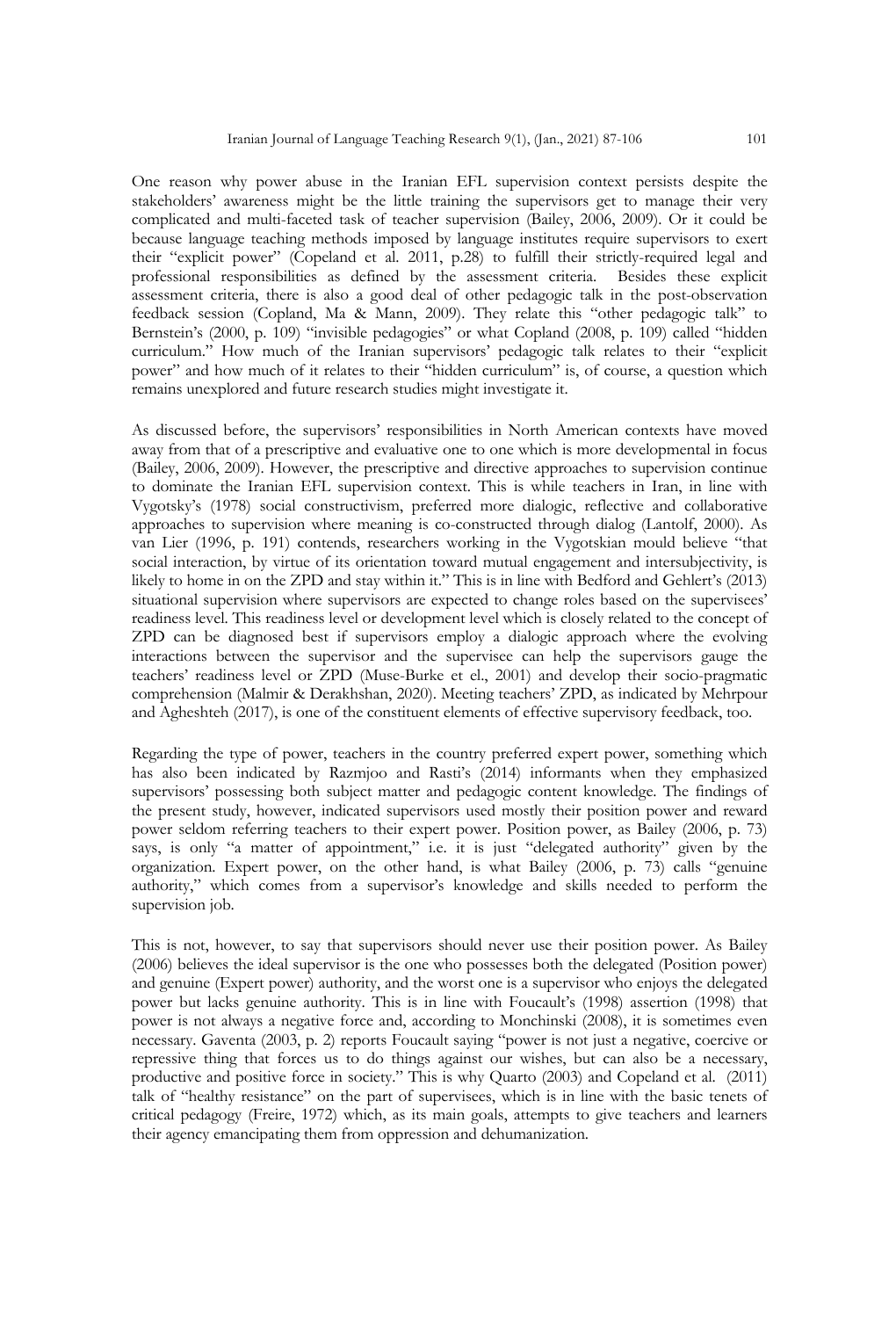Finally, in line with the findings of Mehrpour and Agheshteh (2017) and Razmjoo and Rasti (2014), teachers' cultural background, education, degree, experience, age, and sex play a key role in the supervision process. This is because attending to sociocultural factors, as stressed by Rahmati, Sadeghi, and Ghaderi (2019), is an essential component of reflective practice in English language teaching contexts. As Bailey also (2006, p.6) says, a supervisor's role is to some extent "culturally defined," and depending on the social, cultural, educational, and political context they are working in, supervisors will need to vary their supervisory styles moving between prescriptive and collaborative approaches. This will provide supervisees with a more supportive environment (Green & Dekkers, 2010) and will lead to more supervisee satisfaction (Inman, 2006; Murphy & Wright, 2005).

## **Conclusion**

Power dynamics have been thoroughly examined in other fields including psychology and management. In language teacher supervision in the North American context, the trend has been from less power-sharing approaches to more power-sharing ones. Language teacher supervision in non-North American contexts especially in Iran, however, has been largely ignored.

Based on the findings of the present study, it has been argued that Iranian language teacher supervisors tended to use prescriptive approaches to supervision which is characterized by teachers' lack of autonomy and power while the teachers preferred more reflective and collaborative approaches where there is more power-sharing.

It should be noted that the current study focused only on in-service teachers and the findings should be approached more cautiously with pre-service contexts where the supervision models which are employed are essentially different (Rashidi & Forutan, 2015). And since the current study focuses on supervision by language teacher supervisors in language teaching institutes only, the results should be also used more cautiously with peer observations, public schools and universities where power dynamics may develop in completely different ways.

Future research is needed concerning the question of to what degree supervisors' (ab) use of their power comes from their "explicit power" or their "hidden curriculum" and to what degree teachers' resistance is due to supervisors' "explicit power" or "hidden curriculum". Future studies can also examine supervision practices in the country to decide how much space it leaves for reflection and agency on the part of the teacher. Power relations in peer observations can be also intriguing. Some research might also focus on the supervisory discourse used by language teacher supervisors to see how language is employed to mediate power.

## **References**

Ary, D., Jacobs, L. C., & Sorensen, C. (2010). *Introduction to research in education*. USA: Wadsworth.

- Agheshteh, H. (2019). Deconstructing the discourse: Mitigation in the supervisory discourse of language teacher supervisors in Iran. *Issues in Language Teaching*, 8(2), 137-162, DOI: 10.22054/ilt.2020.39392.373.
- Bailey, K. M. (2006). *Language teacher supervision: A case-based approach*. Cambridge: Cambridge University Press.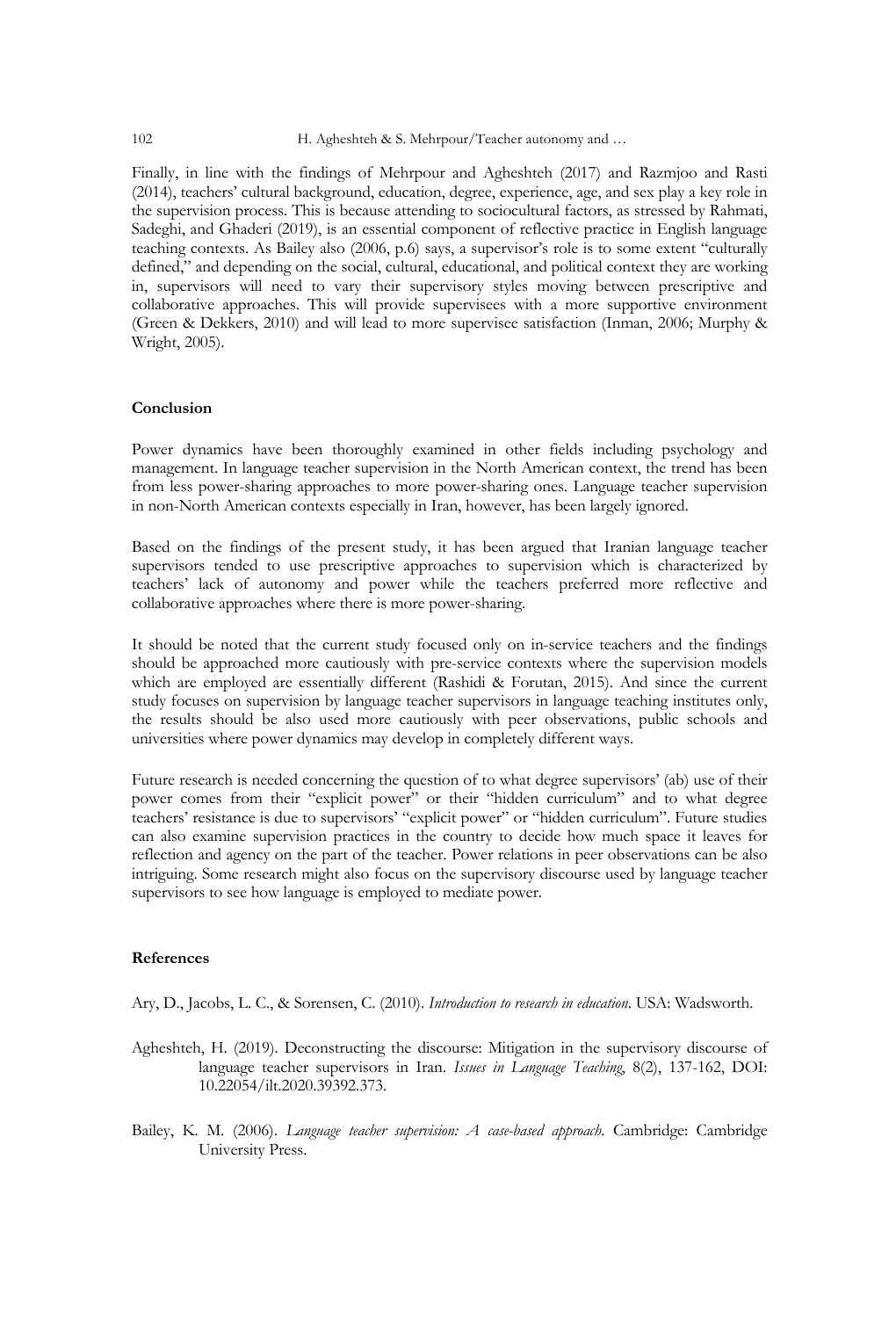- Bailey, K. M. (2009). Language teacher supervision. In A. Burns & J. C. Richards (Eds.), *The Cambridge guide to second language teacher education* (pp. 269-278). New York, NY: Cambridge University Press.
- Bedford, C. & Gehlert, K. M. (2013). Situational supervision: Applying situational leadership to clinical supervision. The Clinical Supervisor, 32(1), 56-69, DOI: clinical supervision. *The Clinical Supervisor*, 32(1), 56-69, DOI: 10.1080/07325223.2013.778727.
- Bernstein, B. (2000). *Pedagogy, symbolic control and identity: Theory, research and critique.* (Revised edition) Maryland: Rowman and Littlefield.
- Blumberg, A. (1980). *Supervisors and teachers: A private cold war (2nd ed.).* Berkeley: McCutchan Publishing.
- Bolman, L. G., & Deal, T. E. (1997). *Reframing organizations: Artistry, choice, and leadership (2nd ed.)*. San Francisco: Jossey-Bass.
- Copeland, P., Dean, R. G., & Wladkowski, S. P. (2011). The power dynamics of supervision: Ethical dilemmas. *Smith College Studies in Social Work*, 81 (1), 26-40.
- Copland, F. (2008). Deconstructing the discourse: Understanding the feedback event. In S. Garton S. & K. Richards (Eds.), *Professional Encounters in TESOL* (pp. 5-23)*.* London: Palgrave.
- Copland, F., Ma, G., & Mann, S. (2009). Reflecting in and on post-observation feedback in initial teacher training on certificate courses. *ELTED,* 12, 14-22.
- Corbin, J., & Strauss, A. (2008). *Basics of qualitative research* (3rd ed.). Thousand Oaks, CA: Sage.
- Daresh, J. C. (2001). *Supervision as proactive leadership (3rd ed.).* Prospect Heights, ILWaveland Press.
- Dörnyei, Z. (2007). *Research methods in applied linguistics: quantitative, qualitative and mixed methodologies*. Oxford: Oxford University Press.
- Foucault, M. (1991). *Discipline and punish: The birth of a prison.* London: Penguin.
- Foucault, M. (1998). *The history of sexuality: The will to knowledge*. London: Penguin.
- Freeman, D. (1982). Observing teachers: Three approaches to in-service training and development. *TESOL Quarterly*, *16* (1), 21-28.
- Freeman, D. (1989). Teacher training, development and decision making: A model of teaching and related strategies for language teacher education. *TESOL Quarterly, 23* (1), 27-45.
- Freire, P. (1972). *Pedagogy of the oppressed*. New York: Penguin Books.
- Freire, P. (1985). *The politics of education: culture, power and liberation*. Connecticut: Bergin & Garvey.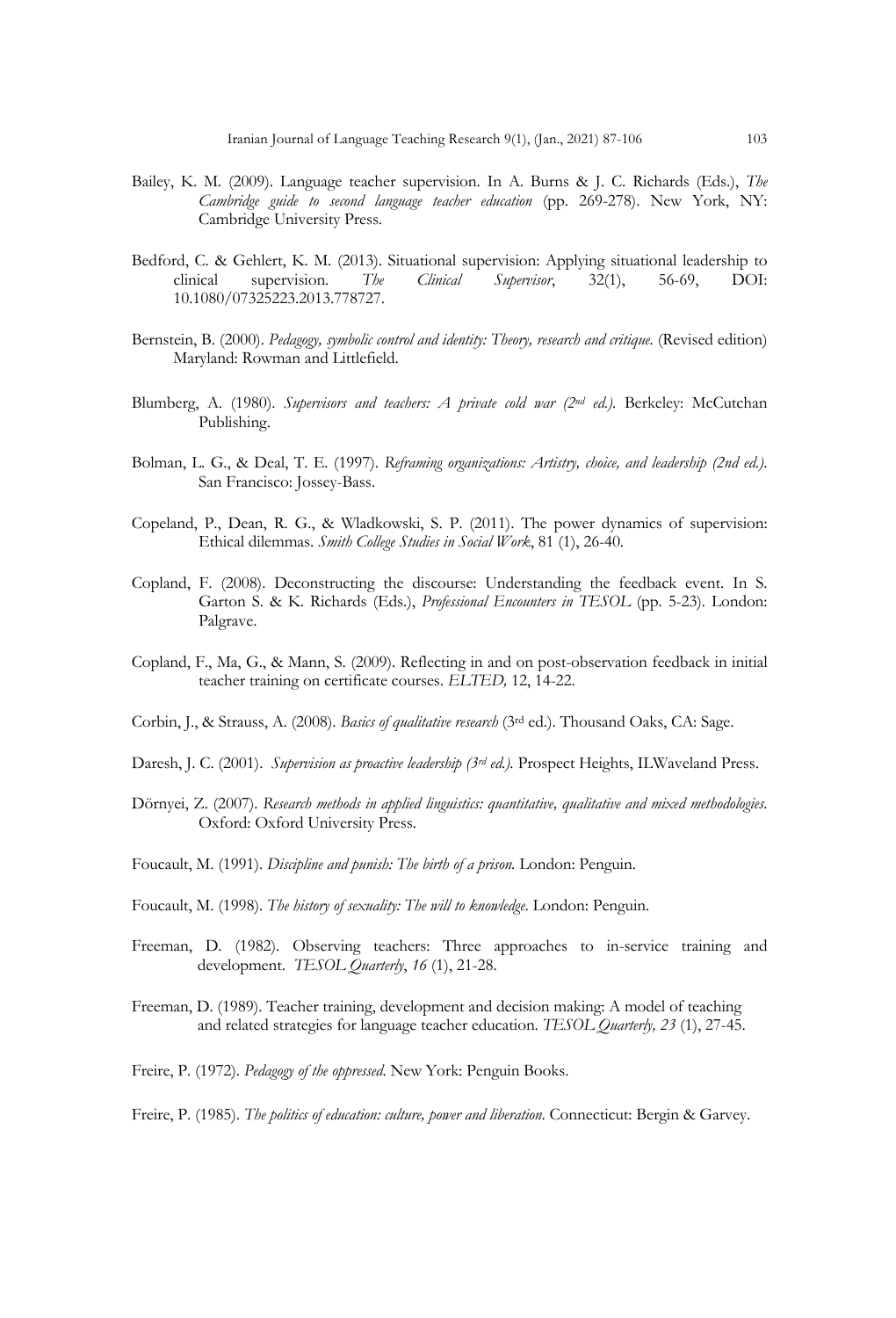- Gaventa, J. (2003). *Power after Lukes: A review of the literature.* Brighton: Institute of Developmental studies.
- Gebhard, J. C. (1984). Models of supervision: Choices. *TESOL Quarterly,18* (3), 501-14.
- Goldsberry, L. (1988). Three functional methods of supervision. *Action in Teacher Education, 10* (1), 1-10.
- Green, M. S., & Dekkers, T. D. (2010). Attending to power and diversity in supervision: An exploration of supervisee learning outcomes and satisfaction with supervision. *Journal of Feminist Family Therapy*, 22, 293-312.
- Herschensohn, J., & Young-Scholten, M. (eds.) (2013). *The Cambridge handbook of second language acquisition.* NY: Cambridge University Press.
- Hersey, P., Blanchard, K., & Johnson, D. (2001). *Management of organizational behavior: Leading human resources* (8th ed.). Upper Saddle River, NJ: Prentice Hall.
- Inman, A. G. (2006). Supervisor multicultural competence and its relation to supervisory process and outcome. *Journal of Material and Family Therapy,* 32 (1), 73-85.
- Kaneko-Marques, S. M. (2015). Reflective teacher supervision through videos of classroom<br>teaching. Profile Issues in Teachers' Professional Development. 17(2). 63-79. teaching. *Profile Issues in Teachers' Professional Development*, http://dx.doi.org/10.15446/profile.v17n2.44393.
- Kleiber, P. B. (2004). Focus groups: More than a method of qualitative inquiry. In K. deMarrais & S. D. Lapan (Eds.). *Foundations for research: Methods if inquiry in education and the social science* (pp. 87-102). Mahwah, NJ: Laurence Erlbaum Associates, Inc.
- Lantolf, J. P. (2000). Introducing sociocultural theory. In James P. Lantolf (ed.), *Sociocultural theory and second language learning (pp. 1-26)*. Oxford: Oxford University Press.
- Malmir, A. & Derakhshan, A. (2020). The socio-pragmatic, lexico-grammatical, and cognitive strategies in L2 pragmatic comprehension: the case of Iranian male vs. female EFL learners. *Iranian Journal of Language Teaching Research*, 8(1), 1-23. DOI: 10.30466/ijltr.2020.120805.
- Mehrpour, S. & Agheshteh, H. (2017). Supervisory feedback efficiency: Developing a framework based on Iranian EFL teachers' and supervisors' perceptions. *International Journal of Applied Linguistics and English Literature,* 6(3), 24-33. DOI: 10.7575/aiac.ijalel.v.6n.3p.24.
- Monchinski, T. (2008). *Critical pedagogy and the everyday classroom.* New York, NY: Springer.
- Murphy, M. J., & Wright, D. W. (2005). Supervisees' perspectives of power use in supervision. *Journal of Marital and Family Therapy,* 31, 283-295.
- Muse-Burke, J. L., Ladany, N., & Deck, M. D. (2001). The supervisory relationship. In L. J. Bradley & N. Ladany (Eds.), *Counselor supervision: Principles, process, and practice* (3rd Ed.) (pp. 28-62). Philadelphia: Brunner-Routledge.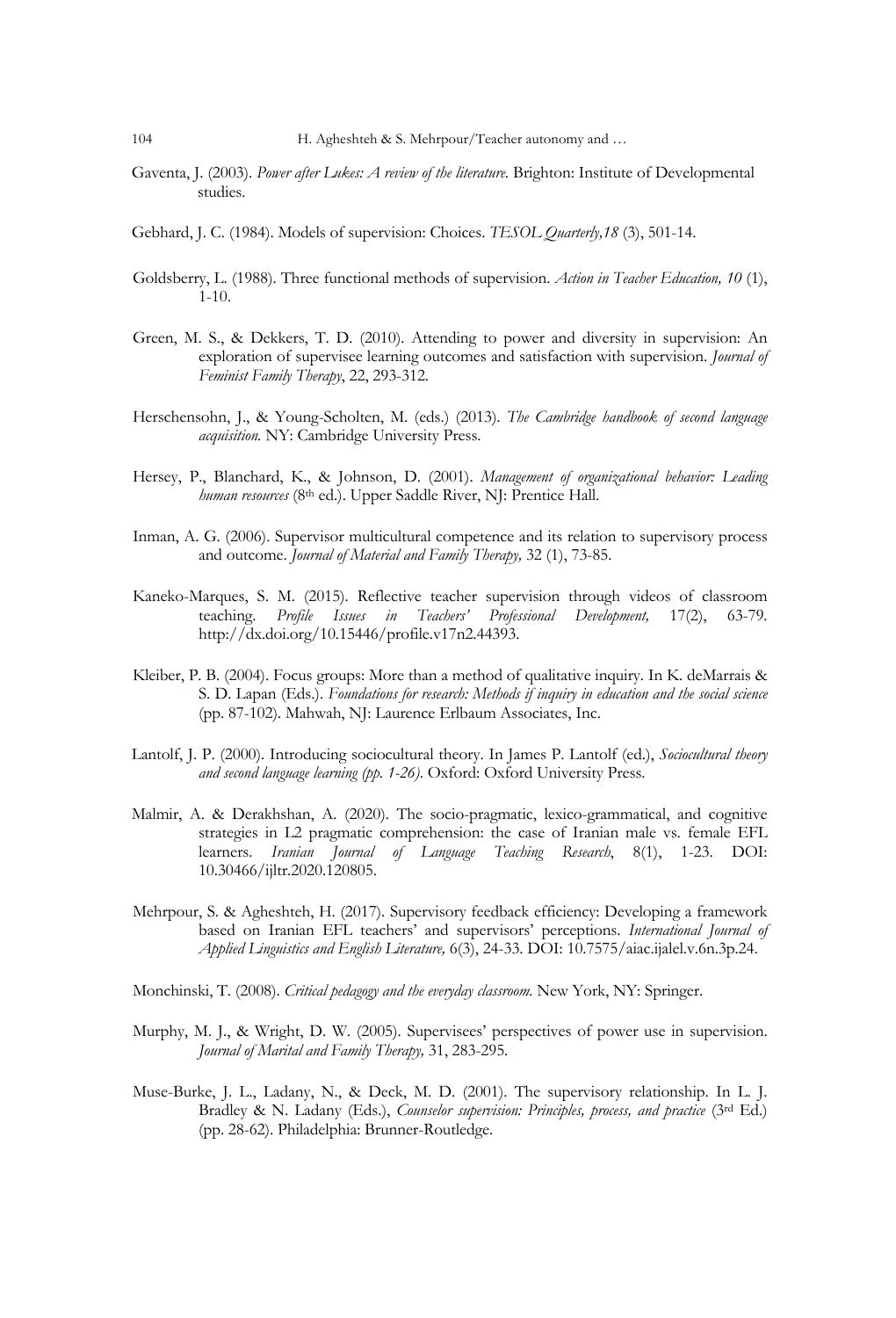- Myles, F. (2013). Theoretical approaches. In J. Herschensohn & M. Young-Scholten (Eds.), *The Cambridge handbook of second language acquisition* (pp. 46-70). New York, NY: Cambridge University Press.
- Quarto, C. J. (2003). Supervisors' and supervisees' perceptions of control and conflict in counseling supervision. *The Clinical Supervisor*, 21 (2), 21-37. DOI: 10.1300/JOO1v21n02- 02.
- Rahmati, T., Sadeghi, K., & Ghaderi, F. (2019). English as a foreign language teacher immunity: an integrated reflective practice. *Iranian Journal of Language Teaching Research,* 7(3), 91-107. DOI: 10.30466/ijltr.2019.120738.
- Rashidi, N. & Forutan, A. (2015). On the Iranian in-service and pre-service language teachers' perceptions of educational supervision concerning their professional development. *Issues in Language Teaching 4(2), 27-55.* Doi: 10.22054/ILT.2015.7225.
- Razmjoo, S. A., & Rasti, A. (2014). Scratching the knowledge base surface of ministry of education (MOE) English teacher supervisors in Iran. *International Journal of Applied Linguistics & English Literature,* 3(2), 39-46.
- Trout, M. (2008). The supervision dance: Learning to lead and follow a student teacher. *The New Educator,* 4, 252-265.
- van Lier, L. (1996). *Interaction in the language curriculum: Awareness, autonomy, and authenticity.* London: Longman.
- Vygotsky, L.S. (1978). *Mind in society: The development of higher psychological processes*. Cambridge, MA: Harvard University Press.
- Wajnryb, R. (1994). The pragmatics of feedback: A study of mitigation in the supervisory discourse of TESOL teacher educators. Unpublished doctoral dissertation, Macquarie University, Sydney, NSW, Australia. Retrieved in January, 2017 from http://www.researchonline.mq.edu.au.
- Wajnryb, R. (1995). Teachers' perceptions of mitigation in supervisory discourse: A report of a pilot study. *South Pacific Journal of Teacher Education,* 23(1), 71-82.
- Wallace, M. J. (1991). *Training foreign language teachers: A reflective approach*. Cambridge: Cambridge University Press.

Watkins, M. W. (2010). Monte Carlo PCA for parallel analysis. Available at *www.download.cnet.com*

Hessam Agheshteh is an assistant professor of applied linguistics at Islamic Azad University, Azadshahr Branch, Golestan, Iran. He has received his Ph.D. from Shiraz University and MA from Kerman University of Shahid Bahonar. His research interests include Critical Discourse Analysis, Language Teacher Supervision and Dynamic Assessment and has published some papers on these topics.